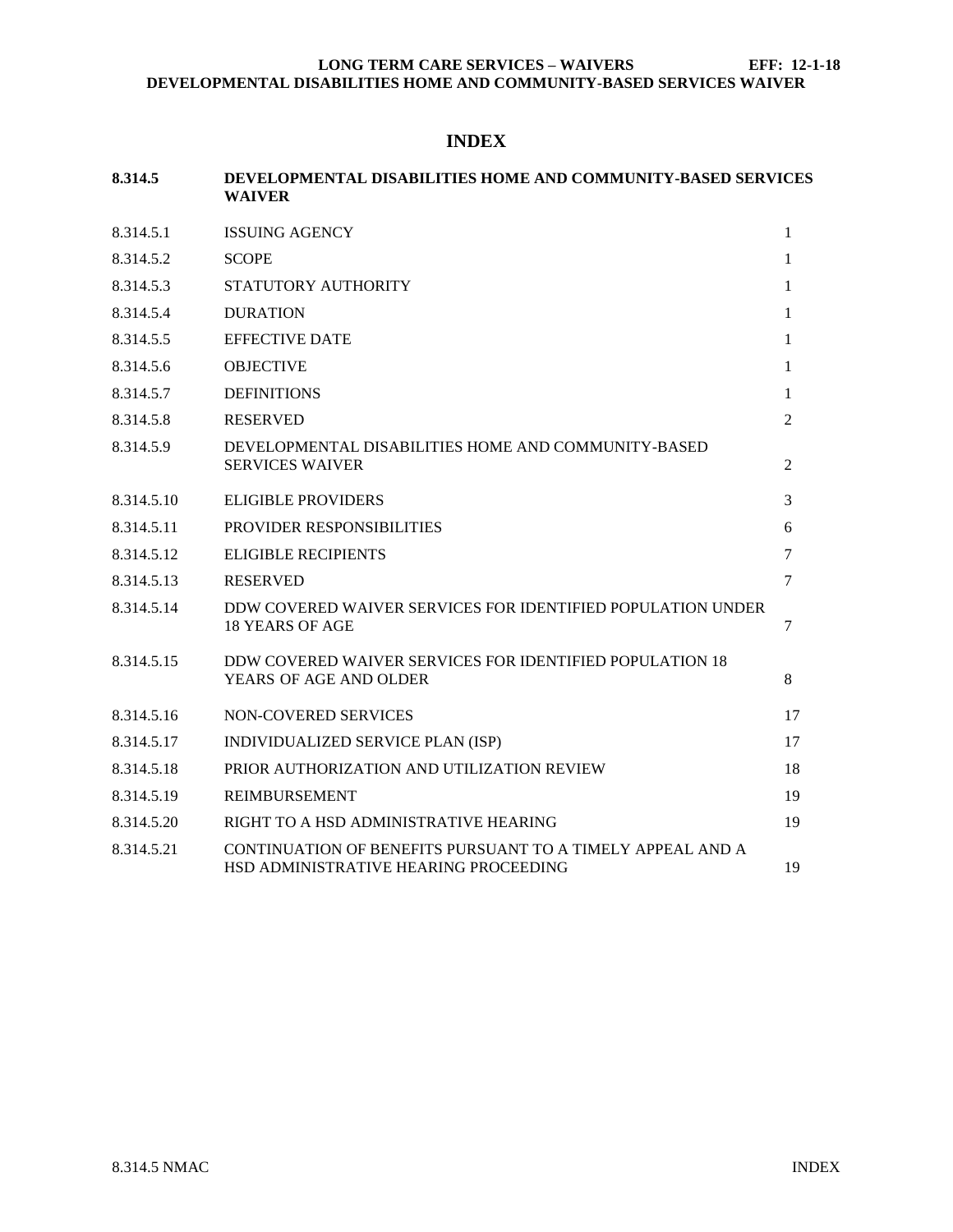### **TITLE 8 SOCIAL SERVICES CHAPTER 314 LONG TERM CARE SERVICES - WAIVERS PART 5 DEVELOPMENTAL DISABILITIES HOME AND COMMUNITY-BASED SERVICES WAIVER**

<span id="page-1-0"></span>**8.314.5.1 ISSUING AGENCY:** New Mexico Human Services Department (HSD). [8.314.5.1 NMAC - Rp, 8.314.5.1 NMAC, 12/1/2018]

<span id="page-1-1"></span>**8.314.5.2 SCOPE:** The rule applies to the general public. [8.314.5.2 NMAC - Rp, 8.314.5.2 NMAC, 12/1/2018]

<span id="page-1-2"></span>**8.314.5.3 STATUTORY AUTHORITY:** The New Mexico medicaid program is administered pursuant to regulations promulgated by the federal department of health and human services under Title XIX of the Social Security Act, as amended and by the state human services department pursuant to state statute. See Section 27-2-12 et seq. NMSA 1978.

[8.314.5.3 NMAC - Rp, 8.314.5.3 NMAC, 12/1/2018]

<span id="page-1-3"></span>**8.314.5.4 DURATION:** Permanent.

[8.314.5.4 NMAC - Rp, 8.314.5.4 NMAC, 12/1/2018]

<span id="page-1-4"></span>**8.314.5.5 EFFECTIVE DATE:** December 1, 2018, unless a later date is cited at the end of a section. [8.314.5.5 NMAC - Rp, 8.314.5.5 NMAC, 12/1/2018]

<span id="page-1-5"></span>**8.314.5.6 OBJECTIVE:** The objective of this rule is to provide instruction for the service portion of the New Mexico medical assistance programs (MAP). [8.314.5.6 NMAC - Rp, 8.314.5.6 NMAC, 12/1/2018]

### <span id="page-1-6"></span>**8.314.5.7 DEFINITIONS:**

**A. Activities of daily living (ADLs):** Basic personal everyday activities that include bathing, dressing, transferring (e.g., from bed to chair), toileting, mobility and eating.

**B. Adult:** An individual who is 18 years of age or older.

**C. Authorized representative:** An individual designated by the eligible recipient or his or her guardian, if applicable, to represent the eligible recipient and act on his or her behalf. The authorized representative must provide formal documentation authorizing him or her to access the identified case information for this specific purpose. An authorized representative may be, but need not be, the eligible recipient's guardian or attorney.

**D. Child:** An individual under the age of 18. For purpose of early periodic screening, diagnosis and treatment (EPSDT) services eligibility, "child" is defined as an individual under the age of 21.

**E. Clinical Documentation:** Sufficient information and documentation that demonstrates the request for developmental disabilities waiver (DDW) services is necessary and appropriate based on the service specific DDW clinical criteria established by the department of health (DOH) developmental disabilities support division (DDSD) for adult recipients excluding class members of Walter Stephen Jackson, et al vs. Fort Stanton Hospital and Training School et. al, (757 F. Supp. 1243 DNM 1990). Examples of clinical documentation include but are not limited to: the therapy service prior authorization request (TSPAR), behavioral support consultation prior authorization request (BSCPAR), intense medical living service (IMLS) parameter tool, electronic comprehensive health assessment tool (e-Chat), assessments, clinical notes, progress notes, interdisciplinary team (IDT) meeting minutes, letters from physicians or ancillary service providers that provide sufficient clinical information that demonstrates the need for requested services, etc. Any relevant supporting information and documentation is acceptable and will be considered by the outside reviewer.

**F. Clinical justification:** Information and documentation that justifies the need for services based on the eligible recipient's assessed need and the DDW clinical criteria. Based on assessed need, the justification must:

needs;

**(1)** meet the eligible recipient's clinical, functional, physical, behavioral or habilitative

**(2)** promote and afford support to the eligible recipient for his or her greater independence;

or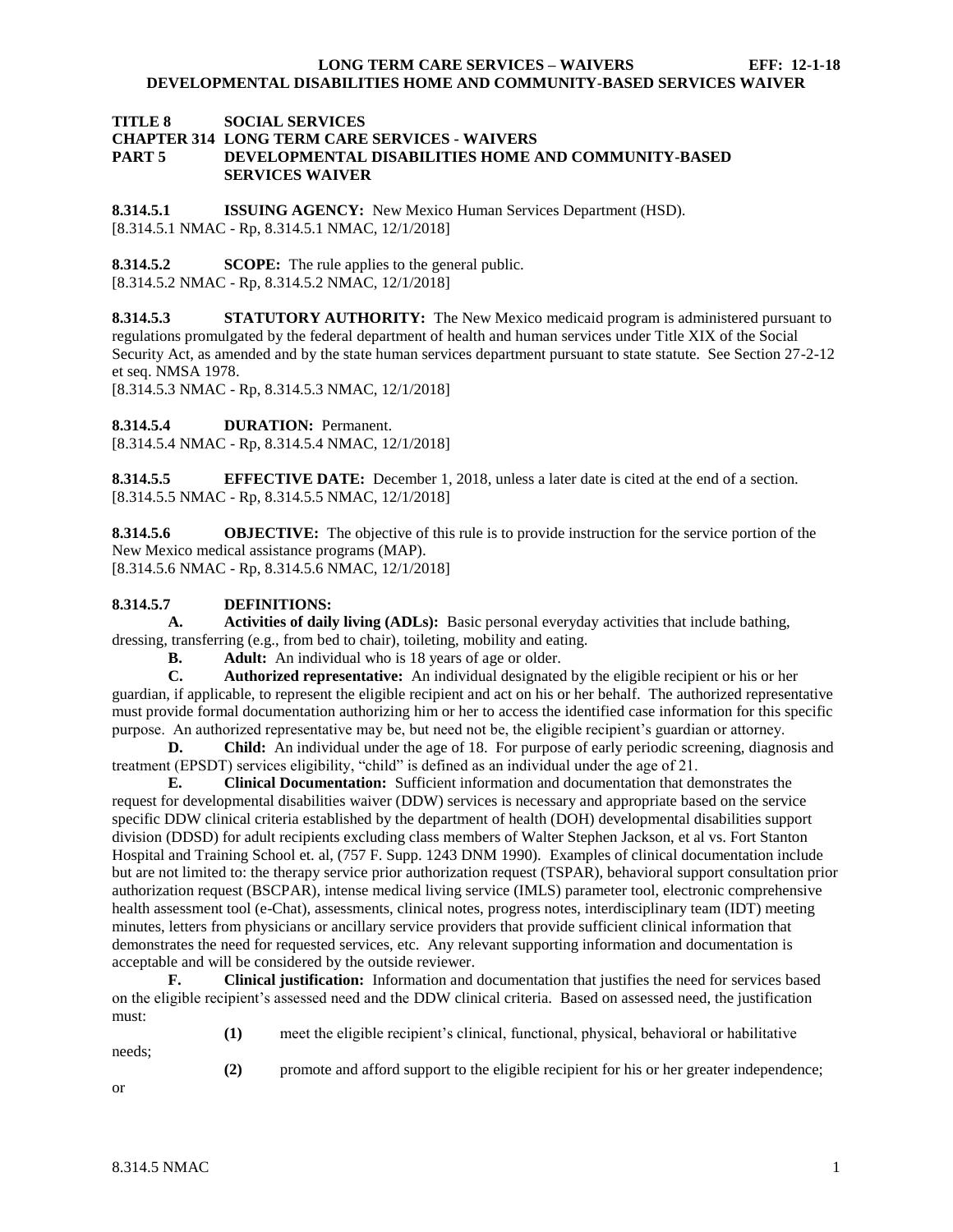**(3)** contribute to and support the eligible recipient's efforts to remain in the community; to contribute and be engaged in his or her community, and to reduce his or her risk of institutionalization; and

**(4)** address the eligible recipient's physical, behavioral, social support needs (not including financial support) that arise as a result of his or her functional limitations or conditions , such as: self-care, receptive and expressive language, learning, mobility, self-direction, capacity for independent living, and economic selfsufficiency; and

relate to an outcome in the eligible recipient's individual service plan (ISP).

**G. DDW clinical criteria:** A set of criteria established by the DOH/DDSD that is applied by an outside reviewer to each DDW service when a DDW service is requested for adult recipients excluding class members of Walter Stephen Jackson, et al vs. Fort Stanton Hospital and Training School et. al, (757 F. Supp. 1243 DNM 1990).

**H. Individual service plan (ISP):** A person-centered plan for an eligible recipient that includes his or her needs, functional levels, intermediate and long range outcomes for achieving his or her goals and specifies responsibilities for the eligible recipient's support needs. The ISP determines the services allocated to the eligible recipient.

**I. Outside reviewer:** An independent third party assessor who has a contract with the DOH to conduct clinical reviews of all requested DDW services. The outside reviewer will make a written determination on whether the requested supports are clinically justified and will recommend whether the eligible recipient's requested ISP and budget should be approved or denied. The decision of the outside reviewer to approve any requested service is binding on the state. However, the state may agree to overturn a decision to deny requested services.

**J. Person centered planning (PCP):** Person centered planning is a process that places a person at the center of planning their life and supports. It is an ongoing process that is the foundation for all aspects of the DDW program and DDW service provider's work with individuals with I/DD. The process is designed to identify the strengths, capacities, preferences, needs, and desired outcomes of the recipient. The process may include other persons, freely chosen by the individual, who are able to serve as important contributors to the process. It involves person centered thinking, person centered service planning and person- centered practice. The PCP enables and assists the recipient to identify and access a personalized mix of paid and non-paid services and supports that assists him or her to achieve personally defined outcomes in the community.

**K. Waiver:** Permission from the centers for medicaid and medicare services (CMS) to cover a particular population or service not ordinarily allowed.

**L. Young Adult:** An individual between the ages of 18 through 20 years of age who is allocated to the DDW and is receiving specific services as identified in the DOH/DDSD standards and policies. An individual under age 21 is eligible for medical services funded by his or her medicaid providers under EPSDT. Upon the individual's 21<sup>st</sup> birthday, he or she is considered to be an adult recipient of DDW services. [8.314.5.7 NMAC - Rp. 8.314.5.7 NMAC, 12/1/2018]

## <span id="page-2-0"></span>**8.314.5.8 [RESERVED]**

[8.314.5.8 NMAC - Rp, 8.314.5.8 NMAC, 12/1/2018]

## <span id="page-2-1"></span>**8.314.5.9 DEVELOPMENTAL DISABILITIES HOME AND COMMUNITY-BASED SERVICES**

**WAIVER:** The New Mexico medical assistance division (MAD) has obtained a waiver from certain medicaid payment and benefit statutes (42 CFR 441.300) to provide home and community-based services (HCBS) to eligible recipients as an alternative to institutionalization. DDW services are intended to enhance, not replace, existing natural supports and other available community resources. Services will emphasize and promote the use of natural and generic supports to address the eligible recipient's assessed needs in addition to paid supports. Provider agencies are required to ensure the settings in which they provide services meet the below requirements. All providers have a responsibility to monitor settings for compliance; monitor that waiver recipients are given choices; and, ensure rights are respected. DDW services must be provided in a setting that:

A. is integrated in and facilitates full access to the greater community;

**B.** ensures the individual receives services in the community to the same degree of access as individuals not receiving medicaid HCBS;

**C.** maximizes independence in making life choices;

**D.** is chosen by the individual (in consultation with the guardian if applicable) from among residential and day options, including non-disability specific settings;

**E.** ensures the right to privacy, dignity, respect and freedom from coercion and restraint;

**F.** optimizes individual initiative, autonomy and independence in making life choices;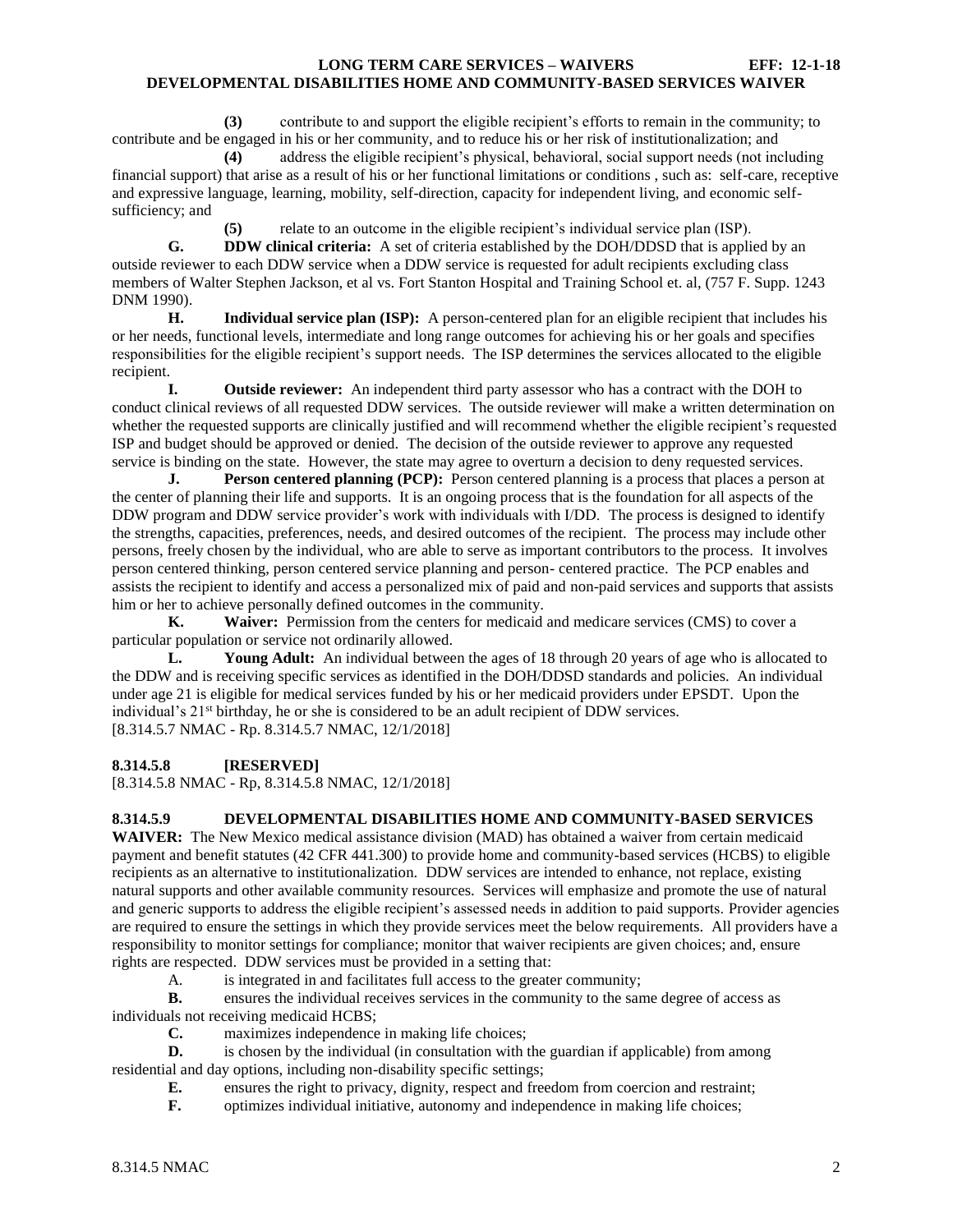- **G.** provides an opportunity to seek competitive employment;
- **H.** provides individuals an option to choose a private unit in a residential setting; and
- **I.** facilitates choice of services and who provides them.

[8.314.5.9 NMAC - Rp, 8.314.5.9 NMAC, 12/1/2018]

### <span id="page-3-0"></span>**8.314.5.10 ELIGIBLE PROVIDERS:**

**A.** Health care to MAP eligible recipients is furnished by a variety of providers and provider groups. The reimbursement and billing for these services is administered by MAD. Upon approval of a New Mexico MAD provider participation agreement (PPA) by MAD or its designee, licensed practitioners, facilities, and other providers of services that meet applicable requirements are eligible to be reimbursed for furnishing covered services to MAP eligible recipients. A provider must be enrolled before submitting a claim for payment to the MAD claims processing contractors. MAD makes available on the HSD/MAD website, on other program-specific websites, or in hard copy format, information necessary to participate in health care programs administered by HSD or its authorized agents, including New Mexico administrative code (NMAC) rules, billing instructions, utilization review instructions, service definitions and service standards and other pertinent materials. When enrolled, a provider receives instruction on how to access these documents. It is the provider's responsibility to access these instructions, to understand the information provided and to comply with the requirements. The provider must contact HSD or its authorized agents to obtain answers to questions related to the material or not covered by the material. To be eligible for reimbursement, a provider must adhere to the provisions of the MAD PPA and all applicable statutes, regulations, and executive orders. MAD or its selected claims processing contractor issues payments to a provider using electronic funds transfer (EFT) only.

**B.** All DDW eligible providers must be approved by DOH or its designee and have an approved MAD PPA and a DOH provider agreement.

**C.** MAD through its designee, DOH/DDSD, follows a subcontractor model for certain DDW services. The agency, following the DOH/DDSD model, must ensure that its subcontractors or employees meet all required qualifications. The agency must provide oversight of subcontractors and supervision of employees to ensure that all required MAD and DOH/DDSD qualifications and service standards are met. In addition, the agency must provide oversight and supervision of subcontractors and employees to ensure that services are delivered in accordance with all requirements set forth by the DOH/DDSD DDW service definition, all requirements outlined in the DDW services standards, applicable NMAC rules, MAD supplements, and as applicable, his or her New Mexico licensing board's scope of practice and licensure. Pursuant to federal regulations, an agency may not employ or subcontract with the spouse of an eligible recipient or the parent of an eligible recipient under 18 years of age to provide direct care services to the eligible recipient.

**D. Qualifications of case management provider agency:** A case management provider agency, its case managers, whether subcontractors or employees must comply with 8.314.5.10 NMAC. In addition, case management provider agency must ensure that a case manager meets the following qualifications:

**(1)** one year of clinical experience, related to the target population; and

**(2)** one or more of the following:

**(a)** hold a current social worker license as defined by the New Mexico regulation and licensing department (RLD); or

**(b)** hold a current registered nurse (RN) license as defined by the New Mexico board of nursing; or

**(c)** hold a bachelor's or master's degree in social work, psychology, sociology, counseling, nursing, special education, or a closely related field; and

**(3)** comply with all training requirements as specified by DOH/DDSD; and

**(4)** have received written notification from DOH that he or she does not have a disqualifying conviction after submitting to the caregiver criminal history screening (CCHS);

**(5)** does not provide any direct support services through any other type of 1915 (c) HCBS waiver program; and

**(6)** any exception to the above must be approved by DOH/DDSD.

**E. Qualifications of respite provider agency:** A respite provider agency must comply and ensure that all direct support personnel, whether subcontractors or employees, comply with 8.314.5.10 NMAC. In addition, respite provider agencies and direct support personnel must:

**(1)** comply with all training requirements as specified by DOH;

**(2)** have and maintain documentation of current cardiopulmonary resuscitation (CPR) and first aid certification; and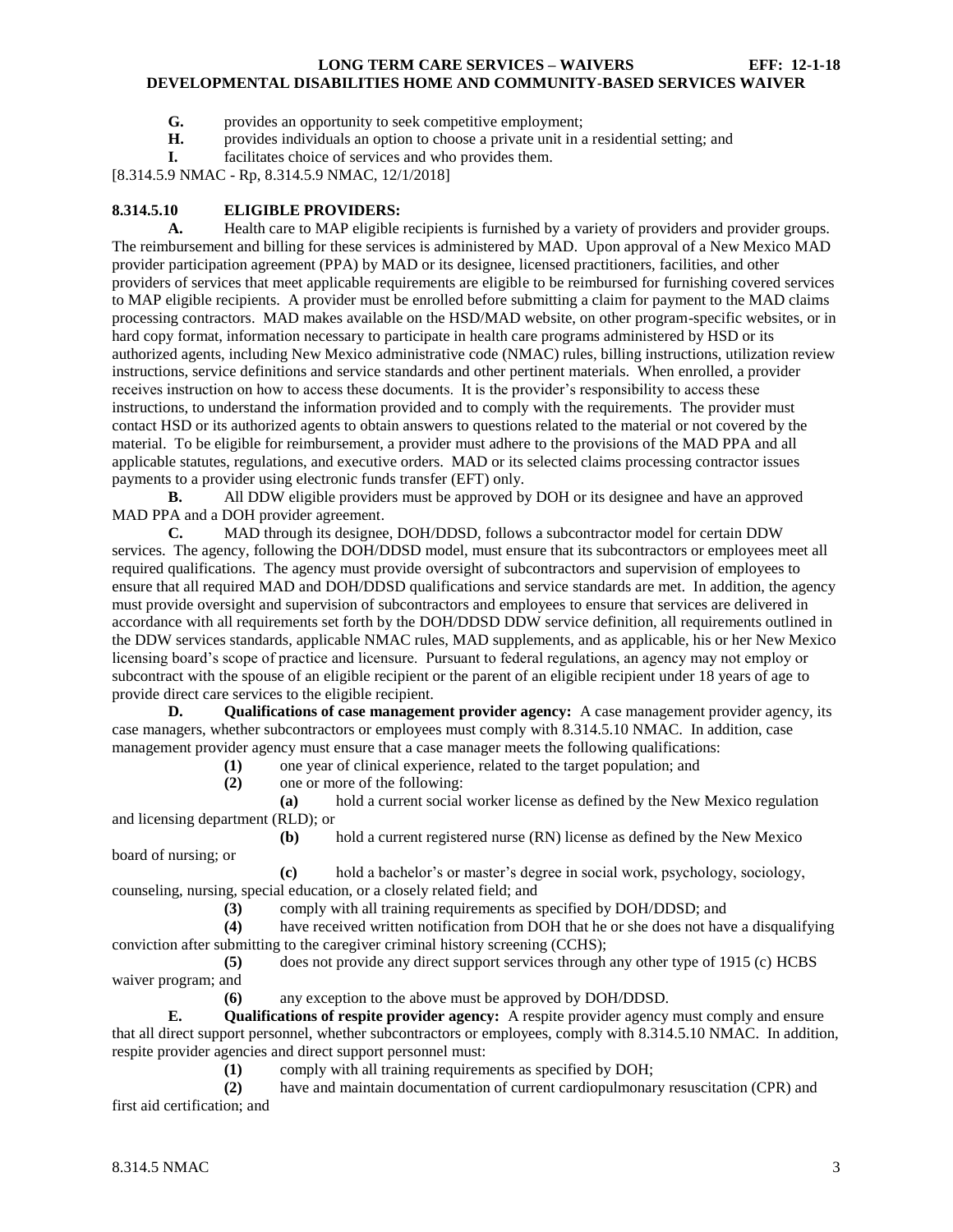**(3)** have written notification from DOH that he or she does not have a disqualifying conviction after submitting to the CCHS.

**F. Qualifications of adult nursing provider agencies:** Adult nursing provider agencies must ensure all subcontractors or employees, including nurses, comply with DOH DDW service definitions, DDW service standards, applicable NMAC rules, MAD billing instructions, utilization review instructions, and supplements, and applicable federal and state laws, rules and statutes. Direct nursing services shall be provided by a New Mexico licensed RN or licensed practical nurse (LPN) and must comply with all aspects of the New Mexico Nursing Practice Act, including supervision and delegation requirements of specific nursing function and 8.314.5.10 NMAC.

**G. Qualifications of therapy provider agency:** A therapy provider agency must comply and ensure that each of its therapists including physical therapists (PT), occupational therapists (OT), and speech therapists (SLP), physical therapy assistants (PTA), and certified occupational therapy assistants (COTA), whether a subcontractor or employee complies with 8.314.5.10 NMAC.

**H. Qualifications for community living supports provider agency:** Living supports consist of family living, supported living, and intensive medical living services. A living supports provider agency must comply with the accreditation policy and all requirements set forth by the DOH, DDW service definitions, all requirements outlined in the DDW service standards and the applicable NMAC rules. A living supports provider agency must ensure that all direct support personnel meet all qualifications set forth by DOH, DDW service standards, and applicable NMAC rules.

**(1)** A living supports provider agency and direct support personnel must:

- **(a)** comply with all training requirements as specified by DOH;
- **(b)** have and maintain documentation of current CPR and first aid certification; and

**(c)** have written notification from DOH that he or she does not have a disqualifying conviction after submitting to the CCHS.

**(2)** A family living provider agency must ensure that all direct support personnel, whether a subcontractor or employee, meet all qualifications set forth by DOH and the DDW service standards and the applicable NMAC rules. The direct support personnel employed by or subcontracting with the provider agency must be approved through a home study completed prior to the initiation of services, revised with any change in family composition, move to a new home, and periodically thereafter as required of the provider agency.

**(3)** A supported living provider agency must ensure that all direct support personnel meet all qualifications set forth by DOH and the applicable NMAC rules and the DDW service standards. A supported living provider agency must employ or subcontract with at least one licensed RN and comply with the New Mexico Nurse Practicing Act, including supervision and delegation requirements of specific nursing functions.

**(4)** An intensive medical living supports provider agency must employ or subcontract with at least one New Mexico licensed RN who must have a minimum of one year of supervised nursing experience and comply with the New Mexico Nursing Practice Act. An intensive medical living supports provider agency must comply with and ensure RNs, whether subcontractors or employees, comply with 8.314.5.10 NMAC. An intensive medical living supports provider agency and direct support personnel must:

**(a)** comply with all training requirements as specified by DOH;

**(b)** have and maintain documentation of current CPR and first aid certification; and

**(c)** have written notification from DOH that he or she does not have a disqualifying conviction after submitting to the CCHS.

**I. Qualifications of a customized community supports provider agency:** A customized community supports provider agency must comply with and ensure that all direct support personnel comply with 8.314.5.10 NMAC. A customized community supports provider agency and direct support personnel must:

**(1)** comply with all training requirements as specified by DOH;

**(2)** have and maintain documentation of current CPR and first aid certification; and

**(3)** have written notification from DOH that he or she does not have a disqualifying conviction after submitting to the CCHS.

**J. Qualifications of a community integrated employment provider agency:** A community integrated employment provider agency must comply with and ensure that all direct support personnel comply with 8.314.5.10 NMAC. A community integrated employment provider agency and direct support personnel must:

- **(1)** comply with all training requirements as specified by DOH;
- **(2)** have and maintain documentation of current CPR and first aid certification; and

**(3)** have written notification from DOH that he or she does not have a disqualifying conviction after submitting to the CCHS.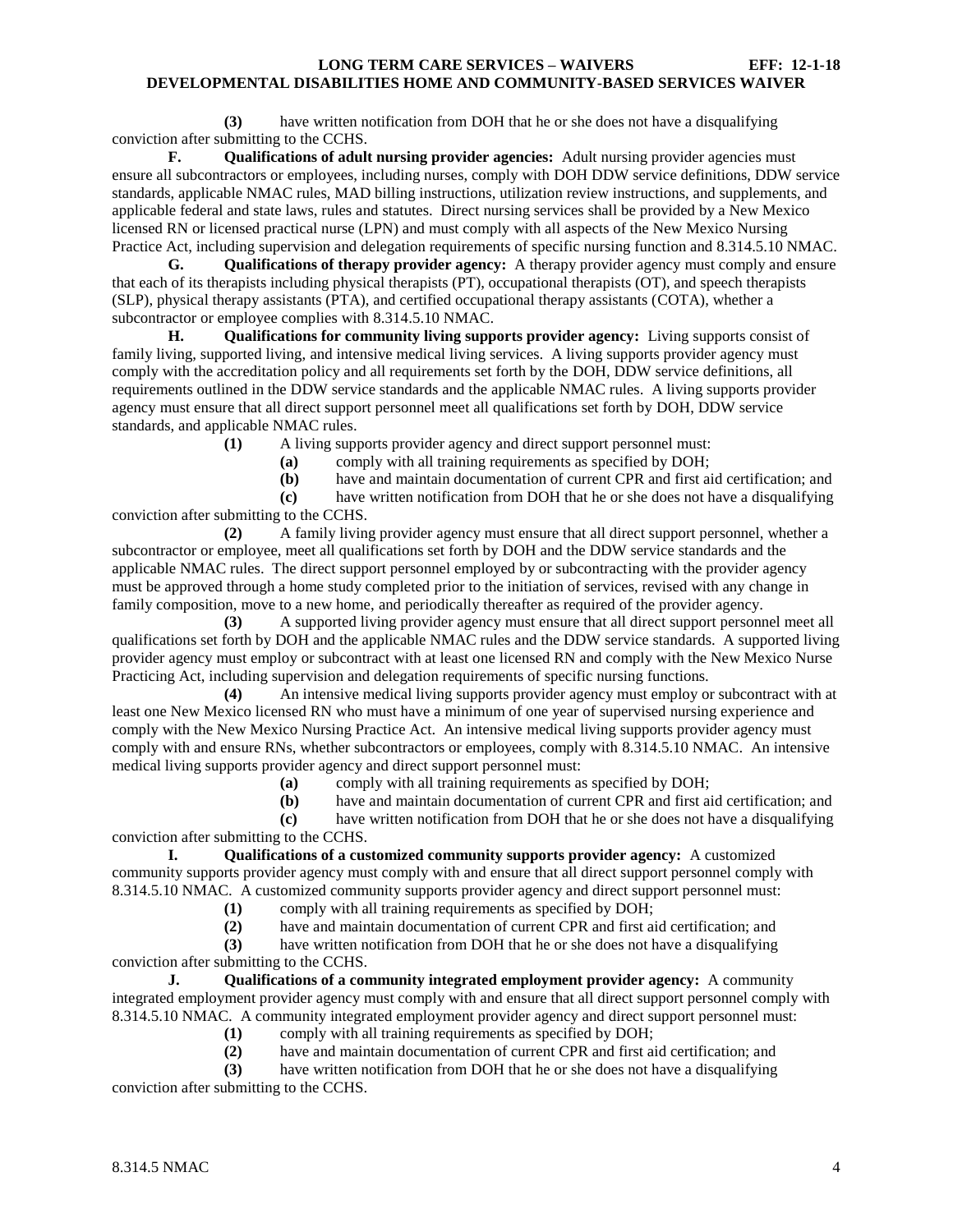**K. Qualifications of a behavioral support consultation provider agency:** A behavioral support consultation provider agency must comply with and ensure that all behavioral support consultants, whether subcontractors or employees, comply with 8.314.5.10 NMAC.

**(1)** A provider of behavioral support consultation services must be currently licensed in one of the following professions and maintain that licensure with the appropriate RLD board or licensing authority:

- **(a)** a licensed mental health counselor (LMHC), or
- **(b)** a licensed clinical psychologist; or
- **(c)** a licensed psychologist associate, (masters or Ph.D. level); or **(d)** a licensed independent social worker (LISW) or a licensed clinical social worker

(LCSW); or

- **(e)** a licensed master social worker (LMSW); or
- **(f)** a licensed professional clinical counselor (LPCC); or
- **(g)** a licensed marriage and family therapist (LMFT); or
- **(h)** a licensed practicing art therapist (LPAT); or

**(i)** Other related licenses and qualifications may be considered with DOH's prior

written approval.

**(2)** Providers of behavioral support consultation services must have a minimum of one year of experience working with individuals with intellectual or developmental disabilities.

**(3)** Behavioral support consultation providers must participate in training in accordance with the DOH/DDSD training policy.

**L. Qualifications of a nutritional counseling provider agency:** A nutritional counseling provider agency must comply with and ensure that all nutritional counseling providers, whether subcontractors or employees comply with 8.314.5.10 NMAC. In addition, a nutritional counseling provider must be registered as a dietitian by the commission on dietetic registration of the American dietetic association and be licensed by RLD as a nutrition counselor.

**M. Qualifications of an environmental modification provider agency:** An environmental modification contractor and his or her subcontractors and employees must be bonded, licensed by RLD, and authorized by DOH to complete the specified project. An environmental modification provider agency must comply with 8.314.5.10 NMAC. All services shall be provided in accordance with applicable federal, state and local building codes.

**N. Qualifications of a crisis supports provider agency:** A crisis supports provider agency must comply with and must ensure that direct support personnel, whether subcontractors or employees, comply with 8.314.5.10 NMAC. In addition, a crisis supports provider agency and direct support personnel must:

**(1)** comply with all training requirements as specified by DOH;

**(2)** have and maintain documentation of current CPR and first aid certification; and

**(3)** have written notification from DOH that he or she does not have a disqualifying conviction after submitting to the CCHS.

**O. Qualifications for a non-medical transportation provider agency:** A non-medical transportation provider agency must comply with 8.314.5.10 NMAC. In addition, a non-medical transportation provider agency and direct support personnel must:

**(1)** comply with all training requirements as specified by DOH;

**(2)** have and maintain documentation of current CPR and first aid certification; and

**(3)** have written notification from DOH that he or she does not have a disqualifying conviction after submitting to the CCHS.

**P. Qualifications of a supplemental dental care provider agency:** A supplemental dental care provider agency must comply with 8.314.5.10 NMAC. A supplemental dental care provider must contract with a New Mexico licensed dentist and dental hygienist who are licensed by RLD. The supplemental dental care provider will ensure that a RLD licensed dentist provides the oral examination; ensure that a RLD licensed dental hygienist provides all routine dental cleaning services; demonstrate fiscal solvency; and function as a payee for the service.

**Q. Qualifications of an assistive technology purchasing agent provider and agency:** An assistive technology purchasing agent provider and agency must comply with 8.314.5.10 NMAC, demonstrate fiscal solvency and function as a payee for this service.

**R. Qualifications of an independent living transition service provider agency:** An independent living transition service provider agency must comply with 8.314.5.10 NMAC, demonstrate fiscal solvency and function as a payee for this service.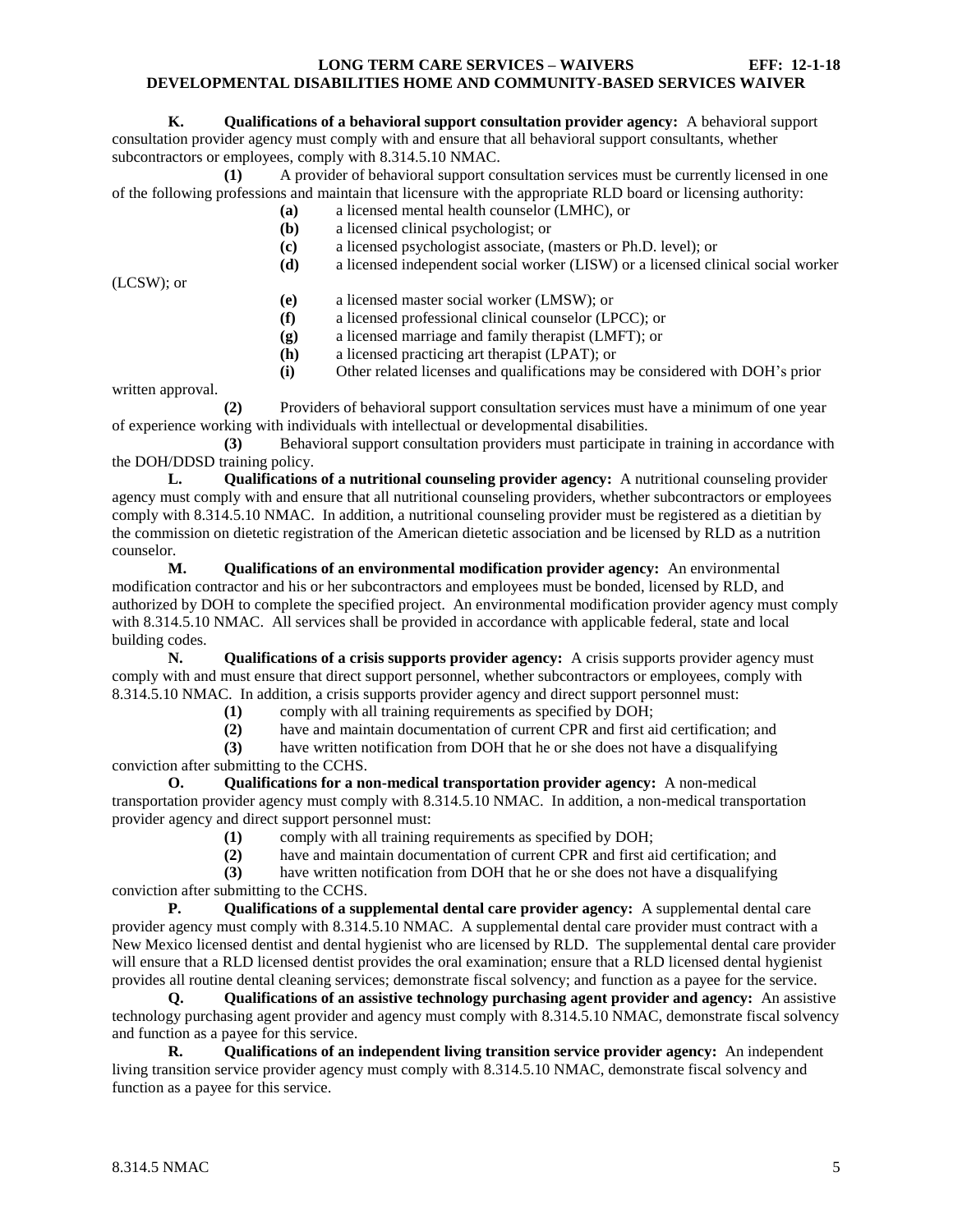# **S. Qualifications of a personal support technology/on-site response service provider agency:**

Personal support technology/on-site response service provider agencies must comply with 8.314.5.10 NMAC. In addition, personal support technology/on-site response service provider agencies must comply with all laws, rules, and regulations of the federal communications commission (FCC) for telecommunications.

**T. Qualifications of a preliminary risk screening and consultation related to inappropriate sexual behavior (PRSC) provider agency:** A PRSC provider agency must comply with 8.314.5.10 NMAC and all training requirements as specified by DOH. Additionally, the PRSC provider agency must subcontract with or employ the risk evaluator, who at a minimum must be:

**(1)** an RLD independently licensed behavioral health practitioner, such as an LPCC, LCSW, LMFT, LISW, or a psychologist; or

**(2)** a practitioner who holds a master's or doctoral degree in a behavior health related field from an accredited college or university.

**U. Qualifications of a socialization and sexuality education provider agency:** A socialization and sexuality education provider agency must comply with 8.314.5.10 NMAC. A provider agency must be approved by the DOH, bureau of behavioral support (BBS) as a socialization and sexuality education provider, and must meet training requirements as specified by DOH. In addition, a socialization and sexuality education provider agency must employ or contract with a provider who has one of the following qualifications for rendering the service:

- **(1)** a master's degree or higher in psychology;
- **(2)** a master's degree or higher in counseling;
- **(3)** a master's degree or higher in special education;
- **(4)** a master's degree or higher in social work;
- **(5)** a master's degree or higher in a related field;
- **(6)** a RN or LPN;
- **(7)** a bachelor's degree in special education or a related field such as psychology or social

work;

- **(8)** a certification in special education; or
- **(9)** a New Mexico level three recreational therapy instructional support provider

certification.

**V. Qualifications of a customized in-home supports provider agency:** A customized in-home supports provider agency must comply with and ensure that direct support personnel, whether subcontractors or employees, comply with 8.314.5.10 NMAC. A customized in-home supports provider agency and direct support personnel must:

- **(1)** comply with all training requirements as specified by DOH;
- **(2)** have and maintain documentation of current CPR and first aid certification; and
- **(3)** have written notification from DOH that he or she does not have a disqualifying

conviction after submitting to the CCHS.

[8.314.5.10 NMAC - Rp, 8.314.5.10 NMAC, 12/1/2018]

# <span id="page-6-0"></span>**8.314.5.11 PROVIDER RESPONSIBILITIES:**

**A.** A provider who furnishes services to an eligible recipient must comply with all federal and state laws, regulations, rules, and executive orders relevant to the provision of services as specified in the MAD provider participation agreement and the DOH provider agreement. A provider also must meet and adhere to all applicable NMAC rules and instructions as specified in the MAD provider rules manual and its appendices, DDW service standards, DDW service definitions, and program directions and billing instructions, as updated. A provider is also responsible for following coding manual guidelines and the centers for medicare and medicaid services (CMS) correct coding initiatives, including not improperly unbundling or upcoding services.

**B.** A provider must verify that an individual is eligible for a specific health care program administered by the HSD and its authorized agents and must verify the eligible recipient's enrollment status at the time services are furnished. A provider must determine if an eligible recipient has other health insurance. A provider must maintain records that are sufficient to fully disclose the extent and nature of the services provided to an eligible recipient.

**C.** Provider agencies must mitigate any conflict of interest issues by adhering to at least the following:

**(1)** Any individual who operates or is an employee of a DDW provider shall not serve as guardian for a person served by that agency, except when related by affinity or consanguinity (45-5-31(1) A NMSA (1978)). Affinity which stems solely from the caregiver relationship is not sufficient to satisfy this requirement.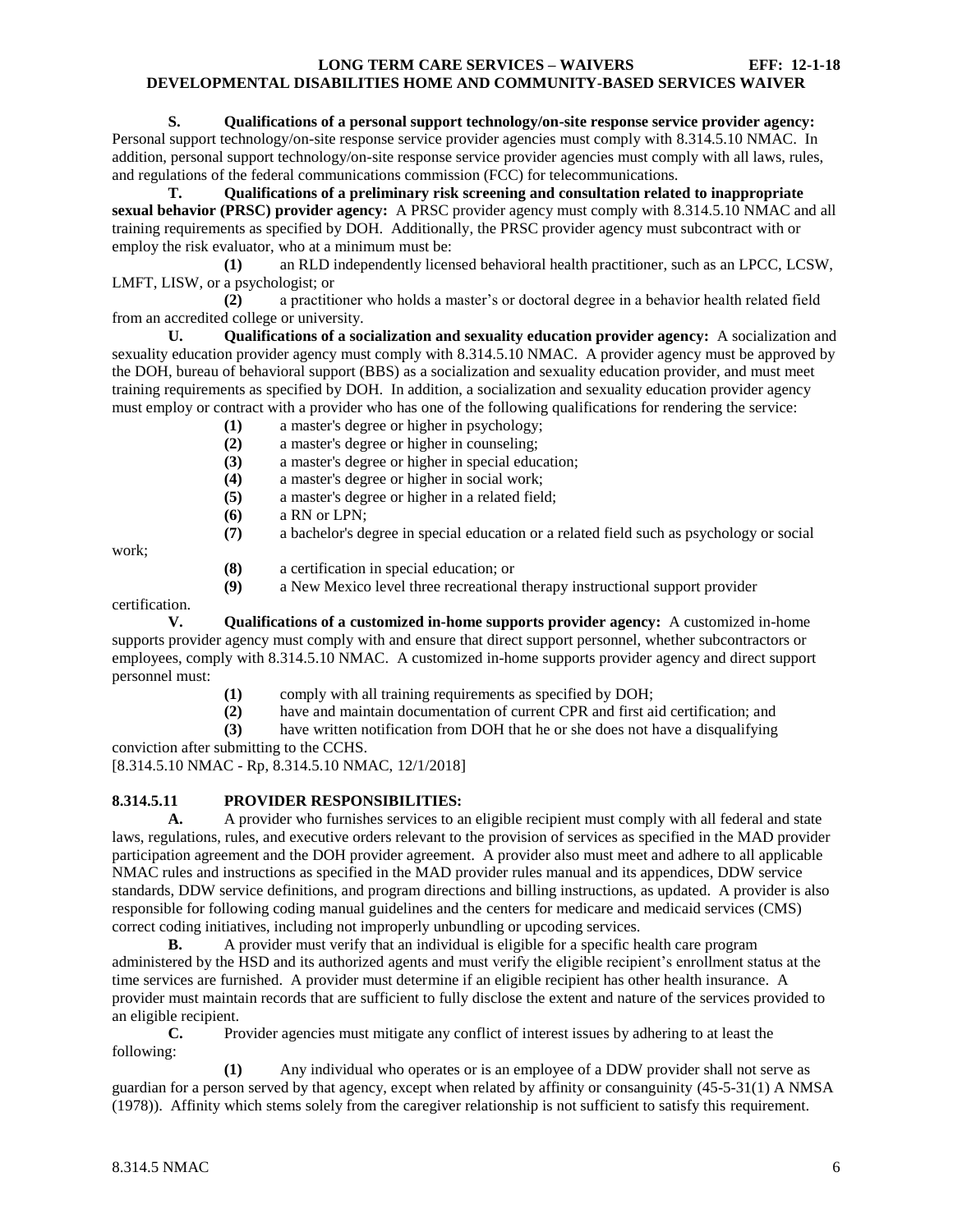**(2)** DDW provider agencies may not employ or sub-contract with a direct support person who is an immediate family member to support the person in services, except when the person is in family living, respite, or customized in home supports (CIHS).

**(3)** DDW provider agencies may not employ or subcontract with the spouse to support the person in services.

**D.** Case management agencies are required to mitigate real or perceived conflict of interest issues by adhering to, at minimum the following requirements. Case managers who are contracted under the DDW are identified as agents who are responsible for the development of the ISP.

**(1)** Case management agency owners and individually employed or contracted case managers may not:

**(a)** be related by blood or affinity to the person supported, or to any paid caregiver of the individual supported. Following formal authorization from DDSD, a case manager may provide family living services or respite to their own family member, or to an individual who receives case management services from another provider;

**(b)** have material financial interest in any entity that is paid to provide DDW or mi via services. A material financial interest is defined as anyone who has, directly or indirectly, any actual or potential ownership, investment, or compensation arrangement;

**(c)** be empowered to make financial or health related decisions for individuals on their caseload;

**(d)** be related by blood or affinity to any DDW service provider for individuals on their caseload. Providers are identified as providers of living care arrangements, community inclusion services, mi via consultants, mi via vendors, BSC's and therapist; and

**(e)** hold a caseload on mi via and DDW simultaneously.

**(2)** A case management provider agency may not:

**(a)** be a provider agency for any other DDW service;

**(b)** provide guardianship services to an individual receiving case management services from that same agency;

**(3)** A case manager or director of a case management provider agency may not:

**(a)** serve on the board of directors of any DDW provider agency;

**(b)** provide training to staff of DDW provider agencies unless meeting criteria as outlined in the DDW service standards.

**(4)** Case management provider agencies must disclose to both DDSD and to people supported by their agency any familial relationships between employees/subcontract case managers and providers of other DDW services.

**(5)** Case management provider agency staff and subcontractors must maintain independence and avoid all activity which could be perceived as a potential conflict of interest. [8.314.5.11 NMAC - Rp, 8.314.5.11 NMAC, 12/1/2018]

<span id="page-7-0"></span>**8.314.5.12 ELIGIBLE RECIPIENTS:** The MAP category of eligibility criteria for DDW services is found in 8.290.400 NMAC.

[8.314.5.12 NMAC - Rp, 8.314.5.12 NMAC, 12/1/2018]

## <span id="page-7-1"></span>**8.314.5.13 [RESERVED]**

[8.314.5.13 NMAC - Rp, 8.314.5.13 NMAC, 12/1/2018]

# <span id="page-7-2"></span>**8.314.5.14 DDW COVERED WAIVER SERVICES FOR IDENTIFIED POPULATION UNDER 18**

**YEARS OF AGE:** The DDW program is limited to the number of federally authorized unduplicated eligible recipient (UDR) positions and program funding. All DDW covered services in an ISP must be authorized. DDW services must be provided in accordance with all requirements set forth by DDW service definitions, all requirements outlined in the DDW service standards, and the applicable NMAC rules, supplements and guidance. The DDW covers the following services for a specified and limited number of waiver eligible recipients as a cost effective alternative to institutionalization in an intermediate care facilities for individuals with intellectual disabilities (ICF-IID).

**A. Eligible recipients age birth to 18:** The child's level of care assessment is used to determine the annual resource allotment (ARA) within the under 18 years of age category. The service options funded within the ARA allow the family of an eligible recipient, in conjunction with the IDT, the flexibility to choose any or all of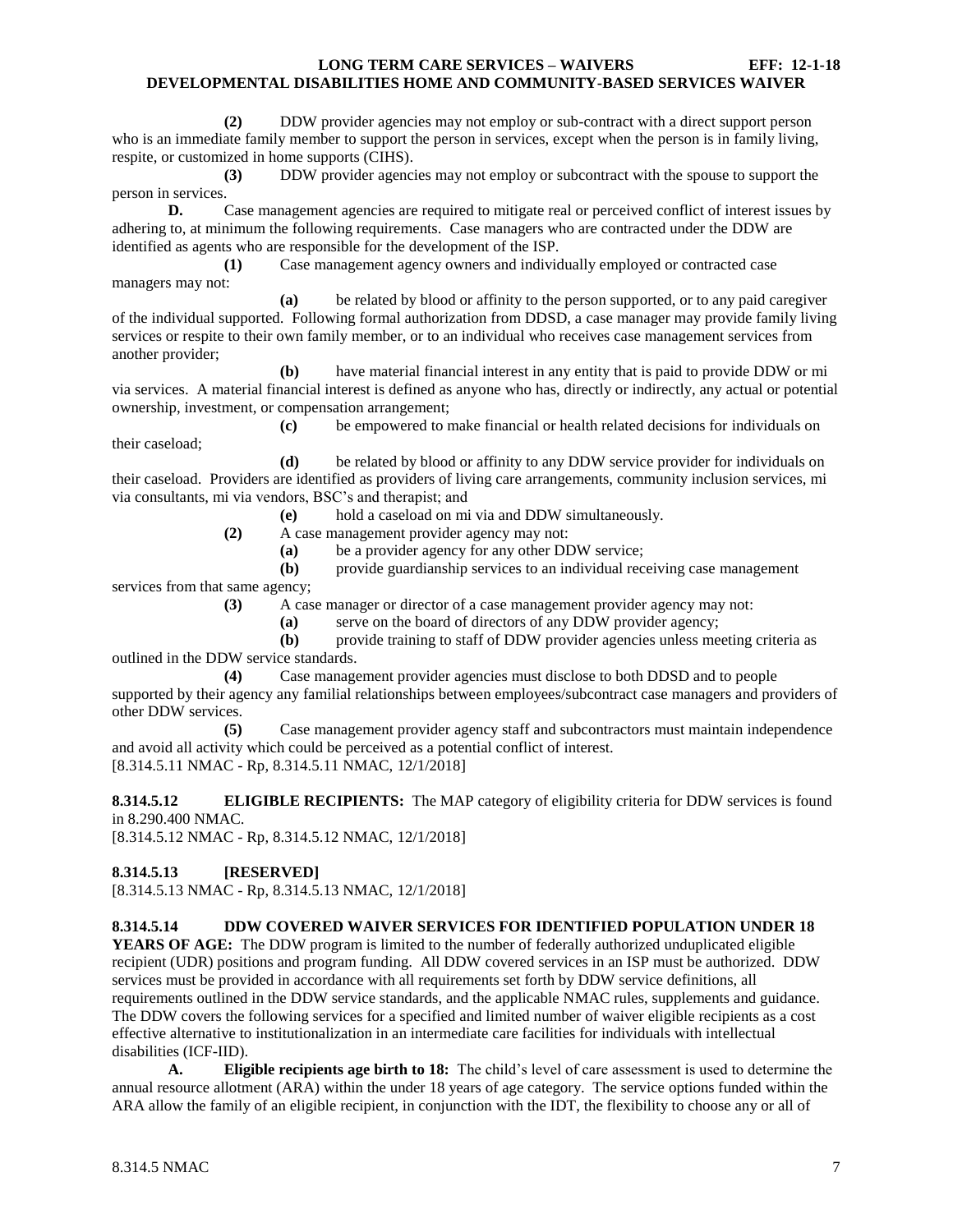these service options in an amount that does not exceed the eligible recipient's ARA. Services funded within the ARA include:

- **(1)** behavioral support consultation;
- **(2)** customized community support;
- **(3)** respite;
- **(4)** non-medical transportation;
- **(5)** case management; and
- **(6)** nutritional counseling.

**B.** Services from the under 18 years of age category must be coordinated with and shall not duplicate other services such as the medicaid school-based services program, the MAD early periodic screening diagnosis and treatment (EPSDT) program, services offered through the New Mexico public education department (PED), or the DOH family infant toddler program (FIT).

- **C.** Service options available outside of the ARA include:
	- **(1)** environmental modifications;
	- **(2)** assistive technology;
	- **(3)** personal support technology;
	- **(4)** preliminary risk screening and consultation; and
	- **(5)** socialization and sexuality education.

[8.314.5.14 NMAC - Rp, 8.314.5.14 NMAC, 12/1/2018]

# <span id="page-8-0"></span>**8.314.5.15 DDW COVERED WAIVER SERVICES FOR IDENTIFIED POPULATION 18 YEARS OF**

**AGE AND OLDER:** The DDW program is limited to the number of federally authorized unduplicated eligible recipient (UDR) positions and program funding. All DDW covered services in an ISP must be authorized by DOH. DDW services must be provided in accordance with all requirements set forth by DOH DDW service definition, all requirements outlined in the DDW service standards, and the applicable NMAC rules, supplements and guidance. DDW covers the following services for a specified and limited number of waiver eligible recipients as a cost effective alternative to institutionalization in an ICF-IID.

**A.** There are seven proposed budget levels (PBL) which the IDT use for person centered planning. They encompass descriptions and characteristics of seven levels of typical support needs designed to meet the needs of most individuals. Each PBL has a corresponding suggested budget dollar amount based on the type of living care arrangement, typical service options, intensity of staffing needs, and support needs in each level. The case manager guides the IDT in the person-centered planning process. The IDT makes a determination of which proposed budget level the person falls based on history, current assessments, and support needs, using both the PBL and suggested dollar amount as a tool or guide in the person-centered planning process and in budget development. The OR approves services based on clinical justification. Approvals may be over or under the suggested amount. The OR does not verify or approve the IDT's determination of a PBL, nor does a PBL limit the request for services or require that the budget be developed within a set amount.

**B.** Exception authorization process, formerly known as the H authorization process is the process that allows individuals on the DDW, who have extenuating circumstances, including extremely complex clinical needs to receive services beyond what is authorized in their current ISP/budget level or to allow individual exceptions to DDW service standards. Exception authorization process includes:

**(1)** an eligible recipient who is included in the class established in the matter of Walter Stephen Jackson, et al vs. Fort Stanton Hospital and Training School et. al, (757 F. Supp. 1243 DNM 1990) is to receive a permanent NM DDW exception authorization approval. A Jackson class member may receive service types and amounts consistent with those approved in his or her ISP**.**

**(2)** Exception authorization packet includes: the completed individual supports needs review form with all attachments indicated on the form as relevant to the nature/type of exception authorization process request submitted.

**C.** When determining what services the eligible recipient needs, the IDT should consider the individual's proposed budget level and service options with the understanding that the focus must always be on the individual's DDW support needs that can be clinically justified. Services available:

**(1) Case management services:** Case management services assist an eligible recipient to access MAD covered services. A case manager also links the eligible recipient to needed medical, social, educational and other services, regardless of funding source. DDW services are intended to enhance, not replace existing natural supports and other available community resources. Services will emphasize and promote the use of natural and community supports to address the eligible recipient's assessed needs in addition to paid supports. Case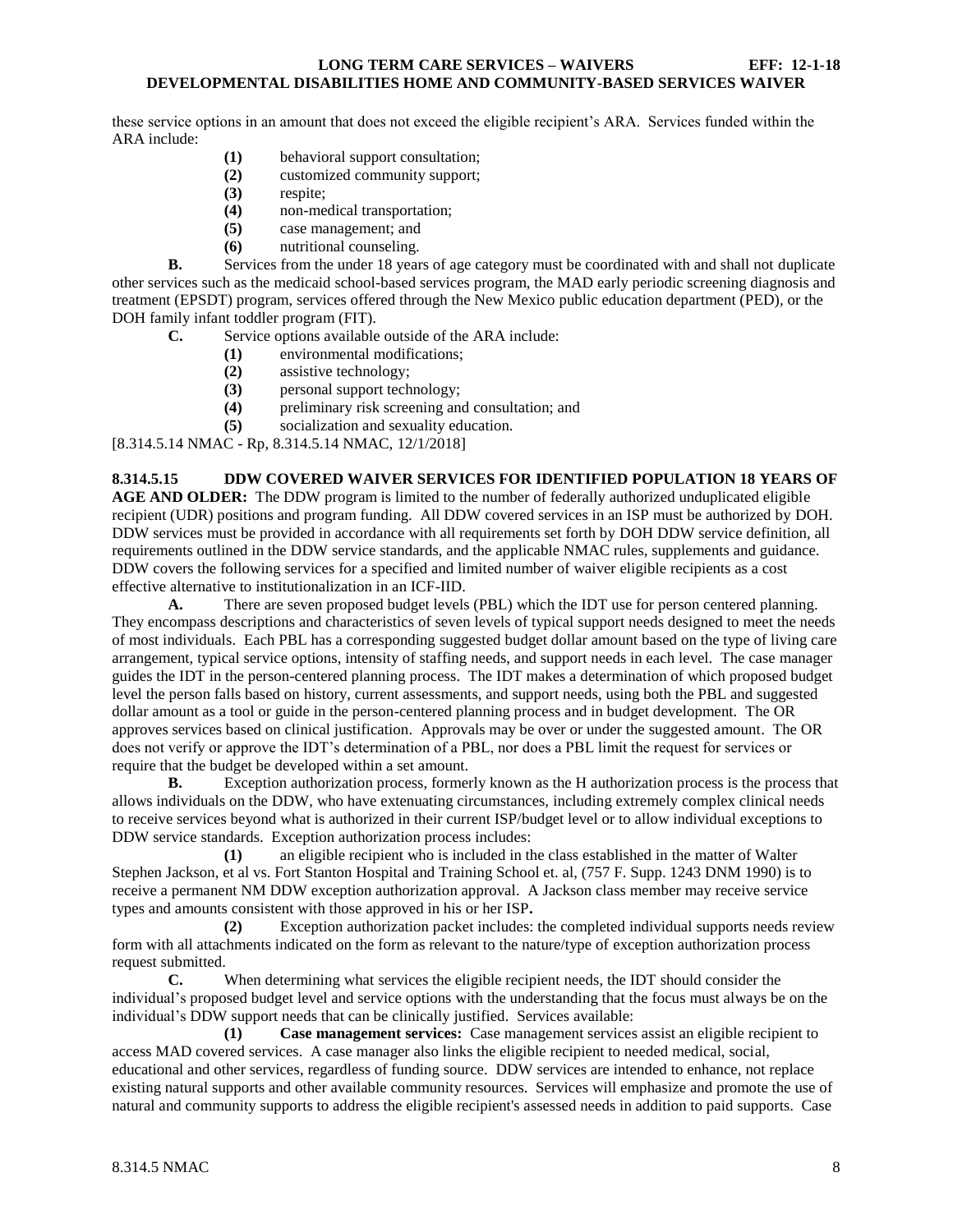managers facilitate and assist in assessment activities, as appropriate. Case management services are personcentered and intended to advocate for and support an eligible recipient in pursuing his or her desired life outcomes while gaining independence, and access to services and supports. Case management is a set of interrelated activities that are implemented in a collaborative manner involving the active participation of the eligible recipient, his or her authorized representative, and the entire IDT. The case manager is an advocate for the eligible recipient he or she serves, is responsible for developing the ISP and for ongoing monitoring of the provision of services included in the ISP. Case management services include but are not limited to activities such as:

**(a)** assessing needs;

**(b)** facilitating eligibility determination for persons with developmental disabilities;

**(c)** directing the person-centered planning process;

- **(d)** advocating on behalf of the eligible recipient;
- **(e)** coordinating service delivery;

**(f)** assuring services are delivered as described in the ISP;

**(g)** maintaining a complete current central eligible recipient record (e.g. ISP, ISP budget, level of care documentation, assessments);

**(h)** health care coordination;

**(i)** assuring cost containment by preventing the expense of DDW services from exceeding a maximum cost established by DOH and by exploring other options to address expressed needs.

**(j)** Case managers must:

**(i)** evaluate and monitor direct service through face-to-face visits with the eligible recipient to ensure the health and welfare of the eligible recipient, and to monitor the implementation of the ISP;

- **(ii)** support informed choice;
- **(iii)** support participant self-advocacy;
- **(iv)** allow participants to lead their own meetings, program and plan

development;

**(v)** increase an individual's experiences with other paid, unpaid, publiclyfunded and community support options;

**(vi)** increase self-determination;

**(vii)** demonstrate that the approved budget is not replacing other natural or non- disability specific resources available; and

**(viii)** document efforts demonstrating choice of non-waiver and nondisability specific options in the ISP, IDT meeting minutes or companion documents when an individual has only DDW funded supports.

**(2) Respite services:** Respite services are a flexible family support service for an eligible recipient. The primary purpose of respite services is to provide support to the eligible recipient and give the primary, unpaid caregiver relief and time away from his or her duties. Respite services include assistance with routine activities of daily living (e.g., bathing, toileting, preparing or assisting with meal preparation and eating), enhancing self-help skills and providing opportunities for play and other recreational activities; community and social awareness; providing opportunities for community and neighborhood integration and involvement; and providing opportunities for the eligible recipient to make his or her own choices with regard to daily activities. Respite services will be scheduled as determined by the primary caregiver. An eligible recipient receiving living supports or customized in-home supports (when an eligible recipient is not living with a family member), may not access respite services. Respite services may be provided in the eligible recipient's own home, in a provider's home, or in a community setting of the eligible recipient family's choice. Respite services must be provided in accordance with 8.314.5.10 NMAC.

**(3) Adult nursing services:** Adult nursing services (ANS) are provided by a licensed RN or LPN under the supervision of a RN to an eligible adult recipient. Adult nursing services are intended to support the highest practicable level of health, functioning and independence for an eligible recipient. They include direct nursing services and activities related to the nursing oversight of unrelated direct support staff when assisting with health related needs in specific settings.

**(a)** ANS is available to individuals ages 21 and over who reside in family living; those who receive customized in home supports and those who do not receive any living supports. It is available to any eligible recipient who has health related needs that require at least one of the following: nursing training, delegation or oversight of direct support staff during participation in customized community supports (individual or small group) or community integrated employment even if living supports or CCS-group are also provided.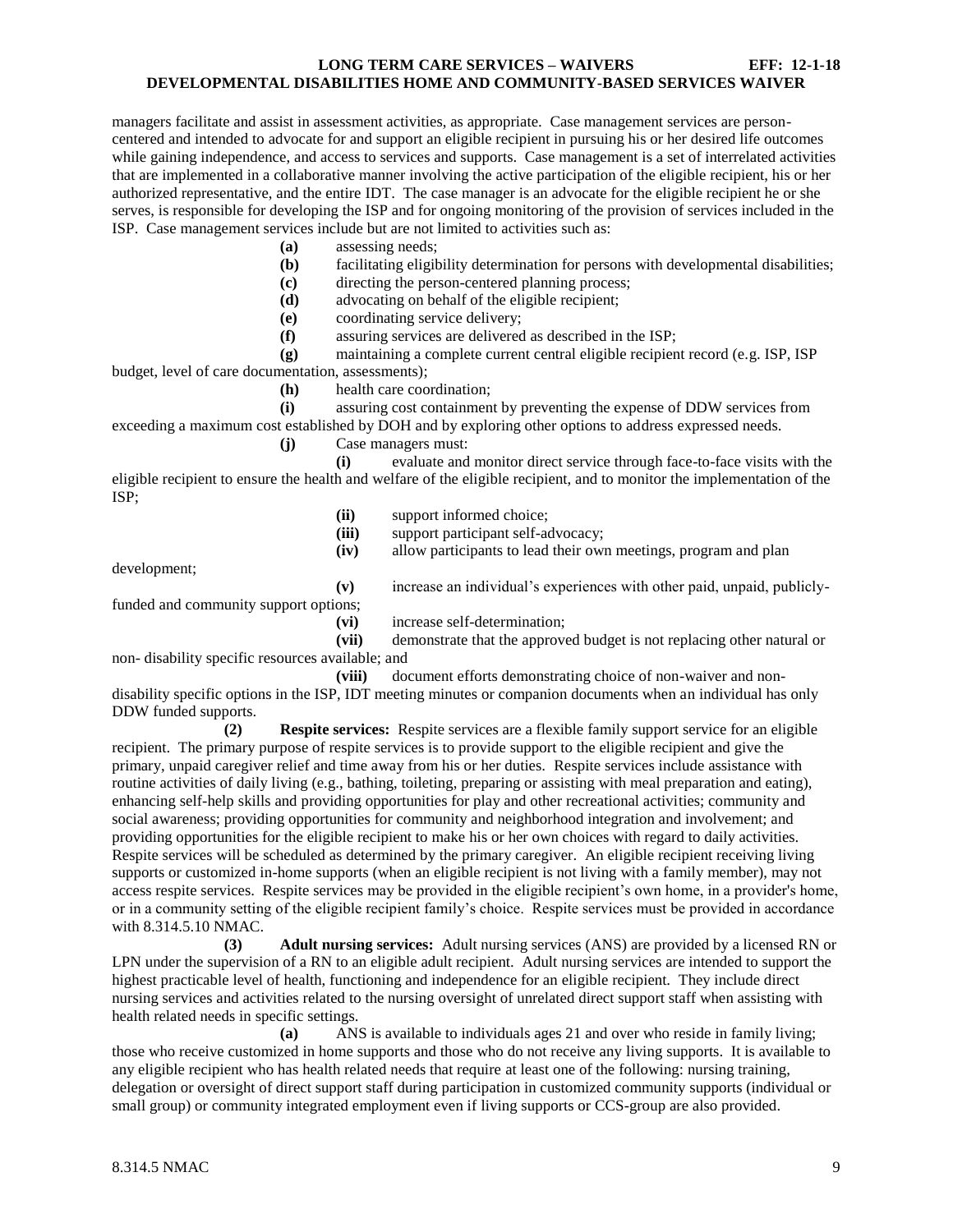**(b)** ANS is available to individuals ages 18-20 who reside in family living and who are at aspiration risk and desire to have aspiration risk management services. It is also available to individuals who have health related needs that require nursing training, delegation or the oversight of non-related direct support staff during substitute care; customized community supports (individual or small group); community integrated employment or customized in home supports.

**(c)** There are two categories of adult nursing services:

**(i)** assessment and consultation services which includes a comprehensive health assessment (including assessment for medication delivery needs and aspiration risk) and consultation regarding available or mandatory services which requires only budgeting; and

**(ii)** ongoing services, which requires prior authorization and are tied to the eligible recipient's specific health needs revealed in the comprehensive health assessment and prior authorization process.

**(4) Therapy services:** Therapy services are to be delivered consistent with the participatory approach philosophy and two models of therapy services (collaborative-consultative and direct treatment). These models support and emphasize increased participation, independence and community inclusion in combination with health and safety. Therapy services are designed to support achievement of ISP outcomes and prioritized areas of need identified through therapeutic assessment. PT, OT and SLP are skilled therapies that are recommended by an eligible recipient's IDT members and a clinical assessment that demonstrates the need for therapy services. All three therapy disciplines: PT, OT, and SLP will be available to all DDW recipients if they and their IDT members determine the therapy disciplines are necessary. Therapy services for an eligible adult recipient require a prior authorization except for his or her initial assessment. A RLD licensed practitioner, as specified by applicable state laws and standards, provides the skilled therapy services. Therapy services for eligible adult recipients must comply with 8.314.5.10 NMAC. All medically necessary therapy services for children under 21 years of age, are covered under the state plan through the early periodic screening, diagnostic and treatment (EPSDT) benefit. To the extent that any listed services are covered under the state plan, the services under the waiver are additional services not otherwise covered under the state plan, and consistent with DDW objectives to support the recipient to remain in the community and prevent institutionalization.

**(a) Physical therapy (PT):** PT is a skilled, RLD licensed therapy service involving the diagnosis and management of movement dysfunction and the enhancement of physical and functional abilities. Physical therapy addresses the restoration, maintenance, and promotion of optimal physical function, wellness and quality of life related to movement and health. Physical therapy prevents the onset, symptoms and progression of impairments, functional limitations, and disability that may result from diseases, disorders, conditions or injuries. A RLD licensed physical therapy assistant (PTA) may perform physical therapy procedures and related tasks pursuant to a plan of care/therapy intervention plan written by the supervising physical therapist. Therapy services for eligible recipients must comply with 8.314.5.10 NMAC.

**(b) Occupational therapy (OT):** OT is a skilled, RLD licensed therapy service involving the use of everyday life activities (occupations) for the purpose of evaluation, treatment, and management of functional limitations. Therapy services for eligible recipients must comply with 8.314.5.10 NMAC. Occupational therapy addresses physical, cognitive, psychosocial, sensory, and other aspects of performance in a variety of contexts to support engagement in everyday life activities that affect health, well-being and quality of life. COTAs may perform occupational therapy procedures and related tasks pursuant to a therapy intervention plan written by the supervising OT as allowed by RLD licensure. OT services typically include:

**(i)** evaluation and customized treatment programs to improve the eligible recipient's ability to engage in daily activities;

| performance skills;                    | (ii)  | evaluation and treatment for enhancement of an eligible recipient's    |
|----------------------------------------|-------|------------------------------------------------------------------------|
|                                        | (iii) | health and wellness promotion to the eligible recipient;               |
|                                        | (iv)  | environmental access and assistive technology evaluation and treatment |
| for use by the eligible recipient; and |       |                                                                        |
|                                        |       |                                                                        |

support personnel.

**(v)** training/consultation to eligible recipient's family members and direct

**(c) Speech-language pathology:** SLP service, also known as speech therapy, is a skilled therapy service, provided by a speech-language pathologist that involves the non-medical application of principles, methods and procedures for the diagnosis, counseling, and instruction related to the development of and disorders of communication including speech, fluency, voice, verbal and written language, auditory comprehension, cognition, swallowing dysfunction and sensory-motor competencies. Therapy services for eligible recipients must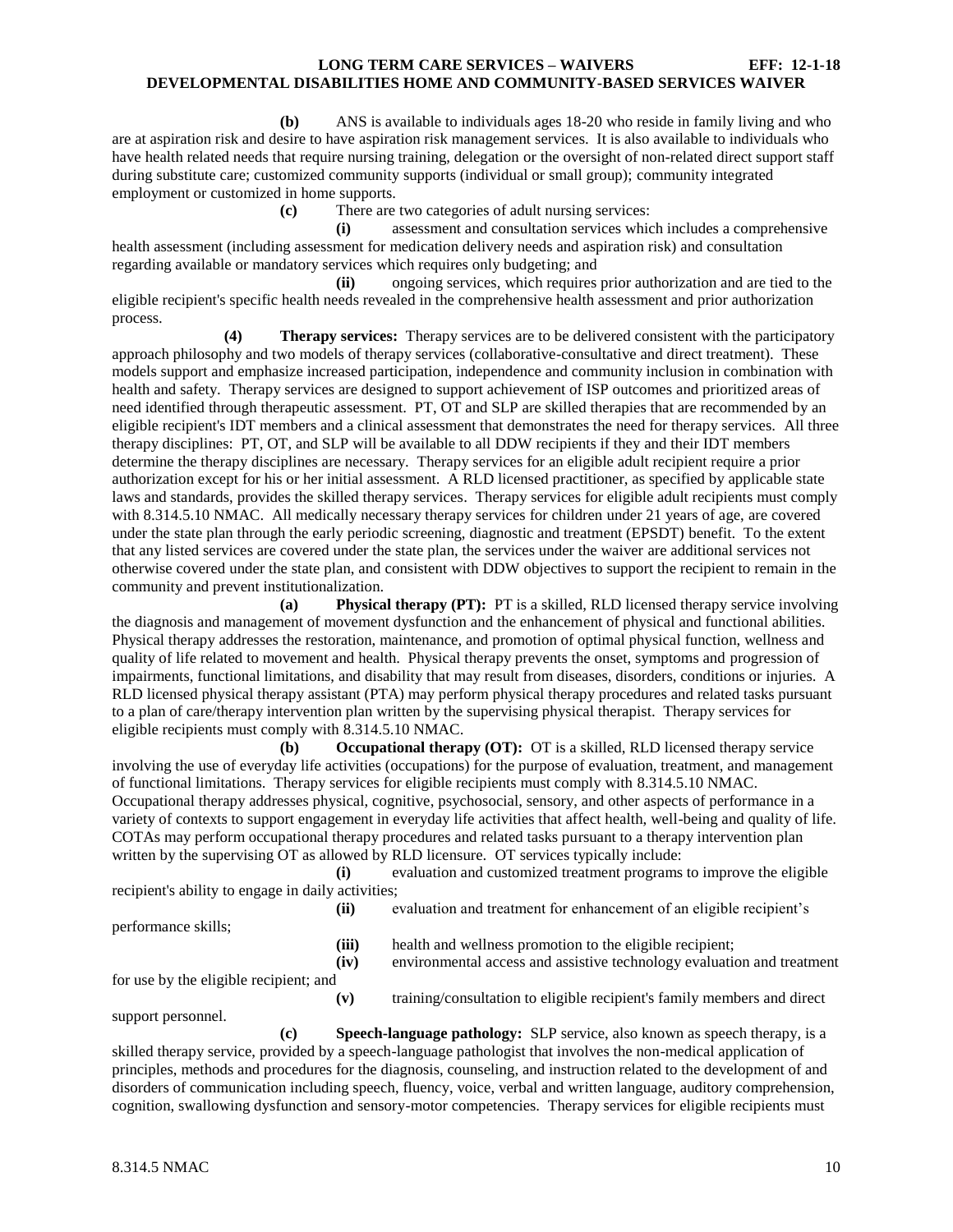comply with 8.314.5.10 NMAC. Speech-language pathology services are also used when an eligible recipient requires the use of an augmentative communication device. For example, SLP services are intended to: **(i)** improve or maintain the eligible recipient's capacity for successful

communication or to lessen the effects of an eligible recipient's loss of communication skills; or **(ii)** treat a specific condition clinically related to an intellectual

developmental disability of the eligible recipient; or

**(iii)** improve or maintain the eligible recipient's ability to safely eat foods, drink liquids or manage oral secretions while minimizing the risk of aspiration or other potential injuries or illness related to swallowing disorders.

**(5) Living supports:** Living supports are residential habilitation services, available up to 24 hours a day, that are individually tailored to assist an eligible recipient 18 year and older who is assessed to need daily support or supervision with the acquisition, retention, or improvement of skills related to living in the community to prevent institutionalization. Living supports include residential-type instruction intended to increase and promote independence and to support an eligible recipient to live as independently as possible in the community in a setting of his or her own choice. Living support services assist and encourage an eligible recipient to grow and develop, to gain autonomy, self-direct and pursue his or her own interests and goals. Living support providers take positive steps to protect and promote the dignity, privacy, legal rights, autonomy and individuality of each eligible recipient who receives services. Services promote inclusion in the community and an eligible recipient is afforded the opportunity to be involved in the community and actively participate using the same resources and doing the same activities as other community members. Living supports will assist an eligible recipient to access generic and natural supports and opportunities to establish or maintain meaningful relationships throughout the community. Living supports providers are responsible for providing an appropriate level of services and supports up to 24 hours per day, seven days per week. Room and board costs are reimbursed through the eligible recipient's social security insurance (SSI) or other personal accounts and cannot be paid through the DDW. Living support services for eligible recipients must comply with 8.314.5.10 NMAC. Living supports consists of family living, supported living, and intensive medical living as follows.

**(a) Family living:** Family living is intended for an eligible recipient who is assessed to need residential habilitation to ensure health and safety while providing the opportunity to live in a typical family setting. Family living is a residential habilitation service that is intended to increase and promote independence and to provide the skills necessary to prepare an eligible recipient to live on his or her own in a nonresidential setting. Family living services are designed to address assessed needs and identified individual eligible recipient outcomes. Family living is direct support and assistance that is provided to no more than two eligible recipients with intellectual or developmental disabilities at a time furnished by a natural or host family member, or companion who meets the requirements and is approved to provide family living services in the eligible recipient's home or the home of the family living direct support personnel. The eligible recipient lives with the paid direct support personnel. The provider agency is responsible for up to 750 hours of substitute coverage for the primary direct support personnel to receive sick leave and time off as needed. An exception may be granted by DOH if three eligible recipients are in the residence, but only two of the three are on the DDW and the arrangement is approved by DOH based on the home study documenting the ability of the family living services provider agency to serve more than two eligible recipients in the residence; or there is documentation that identifies the eligible recipients as siblings or there is documentation of the longevity of a relationship (e.g., copies of birth certificates or social history summary). Documentation shall include a statement of justification from a social worker, psychologist, and any other pertinent professionals working with the eligible recipients. Family living services cannot be provided in conjunction with any other living supports service, respite, or nutritional counseling. The family living services provider agency shall complete all DOH requirements for approval of each direct support personnel, including completion of an approved home study and training prior to placement. After the initial home study, an updated home study shall be completed annually. The home study must also be updated each time there is a change in family composition or when the family moves to a new home. The content and procedures used by the provider agency to conduct home studies shall be approved by DOH.

**(b) Supported living:** Supported living is intended for an eligible recipient who is assessed to need residential-type habilitation support to ensure health and safety. Supported living is a living habilitation support service that is intended to increase and promote independence and to provide the skills necessary to prepare an eligible recipient to live on his or her own in a non-residential setting. Supported living services are designed to address assessed needs and identified individual eligible recipient outcomes. The service is provided to two to four eligible recipients in a community residence. Prior authorization is required from DOH for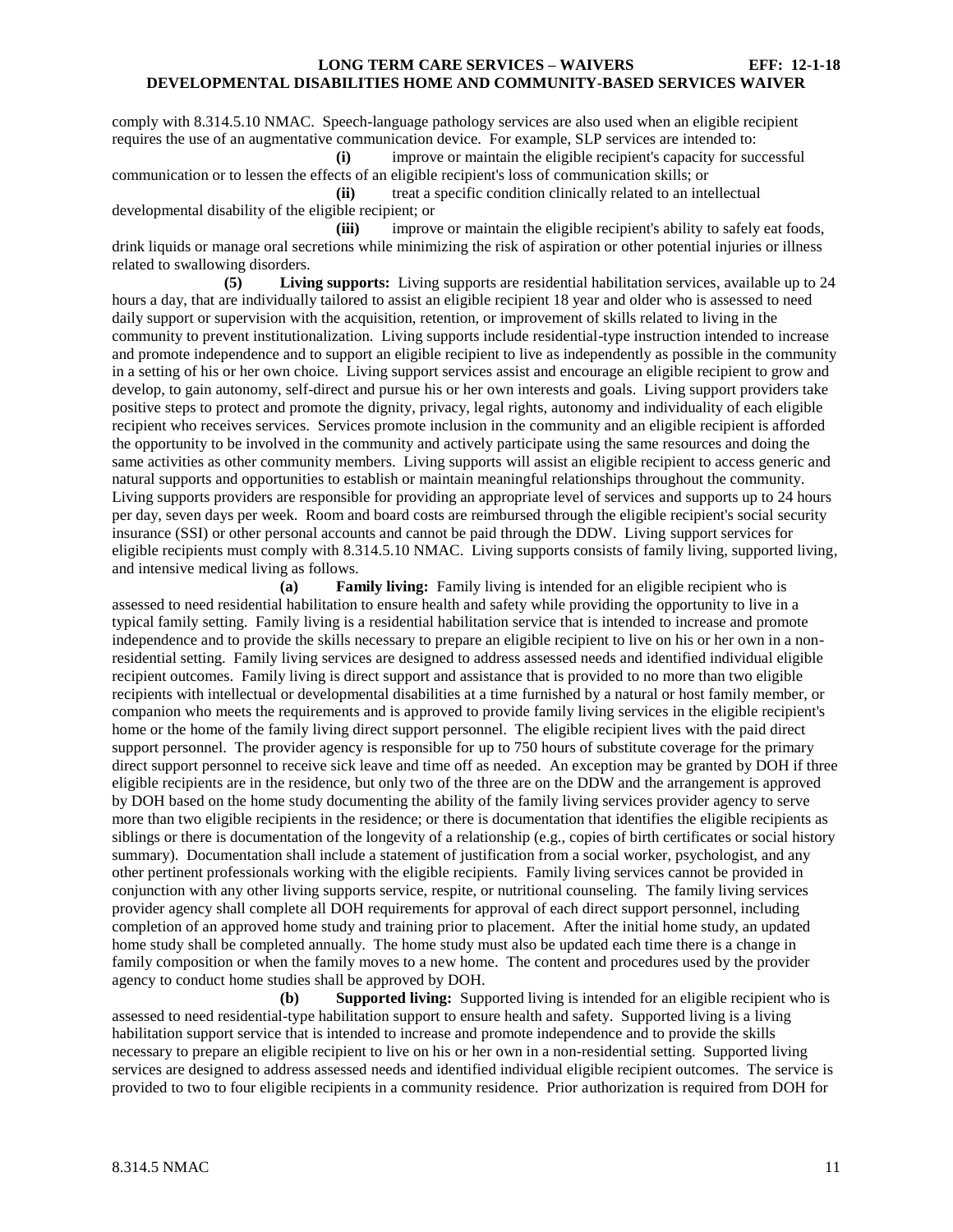an eligible recipient to receive this service when living alone. Supported living services cannot be provided in conjunction with any other living supports service, respite, or nutritional counseling.

**(c) Intensive medical living services:** An intensive medical living supports agency provides residential-type supports for an eligible recipient in a supported living environment who requires daily direct skilled nursing, in conjunction with community living supports that promote health and assist the eligible recipient to acquire, retain or improve skills necessary to live in the community and prevent institutionalization, consistent with his or her ISP. An eligible recipient must meet criteria for intensive medical living supports according to DDW service definitions and DDW standards for this service and he or she requires nursing care, ongoing assessment, clinical oversight and health management that must be provided directly by a MAD recognized RN or LPN, see 8.314.5.10 NMAC.

**(i)** These medical needs include: skilled nursing interventions; delivery of treatment; monitoring for change of condition; and adjustment of interventions and revision of services and plans based on assessed clinical needs.

**(ii)** In addition to providing support to an eligible recipient with chronic health conditions, intensive medical living supports are available to an eligible recipient who meets a high level of medical acuity and require short-term transitional support due to recent illness or hospitalization. This service will afford the core living support provider the time to update health status information and health care plans, train staff on new or exacerbated conditions and assure that the home environment is appropriate to meet the needs of the eligible recipient. Short-term stay in this model may also be utilized by an eligible recipient who meets the criteria that is living in a family setting when the family needs a substantial break from providing direct service. Both types of short-term placements require prior approval from DOH. In order to accommodate referrals for short-term stays, each approved intensive medical living supports provider must maintain at least one bed available for such shortterm placements. If the short-term stay bed is occupied, additional requests for short-term stay will be referred to other providers of this service.

**(iii)** The intensive medical living supports provider will be responsible for providing the appropriate level of supports, 24 hours per day seven days a week, including necessary levels of skilled nursing based on assessed need of the eligible recipient. Daily nursing visits are required; however, a RN or a LPN under a RN's supervision is not required to be present in the home during periods of time when skilled nursing services are not required or when an eligible recipient is out in the community. An on-call RN or LPN, under the supervision of a RN must be available to staff during periods when a RN or a LPN under a RN's supervision is not present. Intensive medical living supports require supervision by a RN, and must comply with 8.314.5.10 NMAC.

**(iv)** Direct support personnel will provide services that include training and assistance with ADLs such as bathing, dressing, grooming, oral care, eating, transferring, mobility and toileting. These services also include training and assistance with instrumental activities of daily living (IADL) including housework, meal preparation, medication assistance, medication administration, shopping, and money management.

**(v)** The intensive medical living supports provider will be responsible for providing access to customized community support and employment as outlined in the eligible recipient's ISP. This includes any skilled nursing needed by the eligible recipient to participate in customized community support and development and employment services. The intensive medical living provider must arrange transportation for all medical appointments, household functions and activities, and to-and-from day services and other meaningful community options.

8.314.5.10 NMAC.

**(vi)** Intensive medical living supports providers must comply with

**(6) Customized community supports:** Customized community supports (CCS) consist of individualized services and supports that enable an eligible recipient to acquire, maintain, and improve opportunities for independence, community integration and employment. Customized community supports services are designed around the preferences and choices of each eligible recipient and offer skill training and supports to include: adaptive skill development; educational supports; citizenship skills; communication; social skills, socially appropriate behaviors; self-advocacy, informed choice; community integration and relationship building. This service provides the necessary support to develop social networks with community organizations to increase the eligible recipient's opportunity to expand valued social relationships and build connections within local communities. This service helps to promote self-determination, increases independence and enhances the eligible recipient's ability to interact with and contribute to his or her community.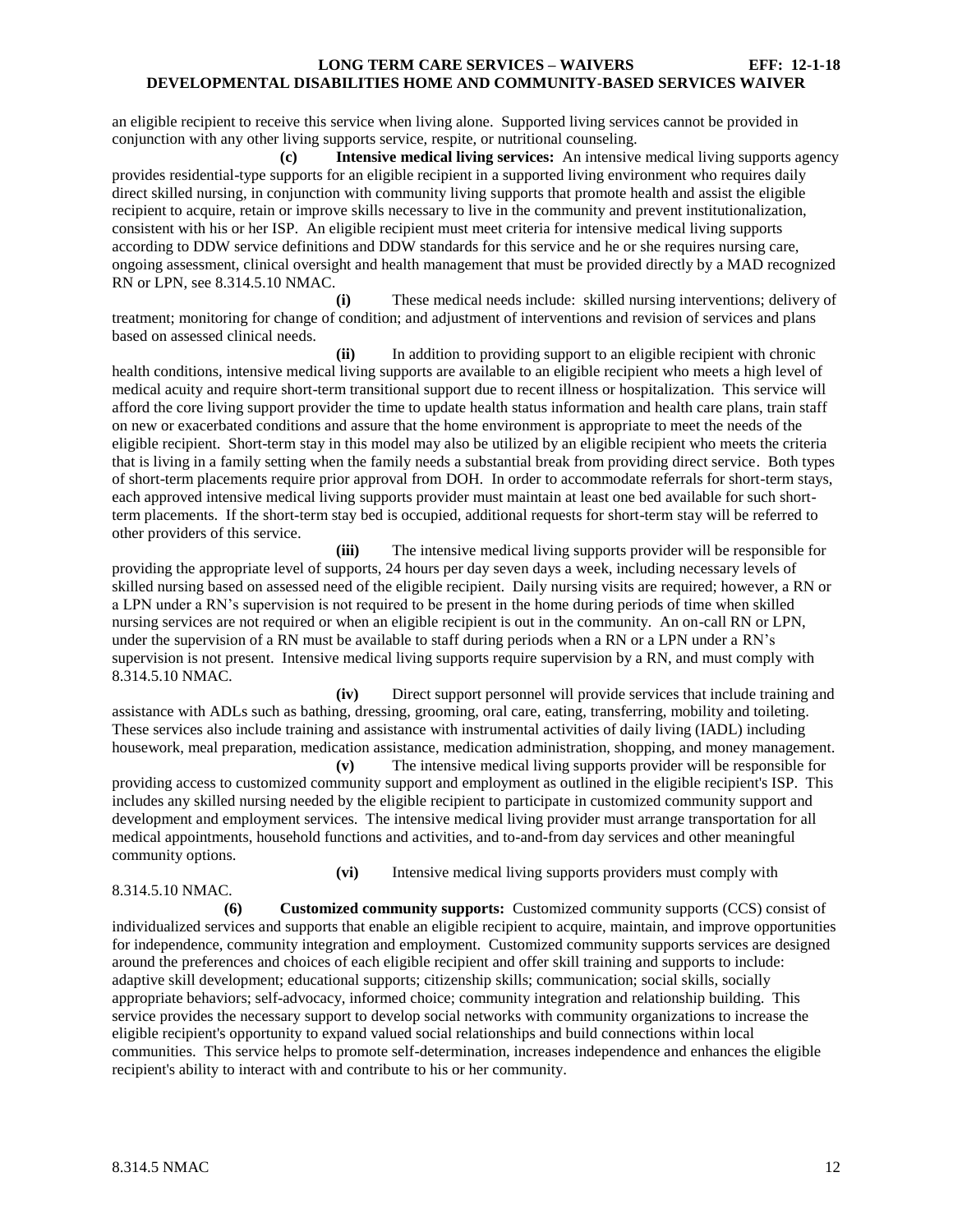**(a)** Based on assessed needs, customized community supports services may include personal support, nursing oversight, medication assistance or administration, and integration of strategies in the therapy and healthcare plans into the eligible recipient's daily activities.

**(b)** The customized community supports provider may provide fiscal management for the payment of education opportunities as determined necessary for the eligible recipient.

**(c)** Customized community supports services may be provided regularly or intermittently based on the needs of the eligible recipient and are provided during the day, evenings and weekends.

**(d)** Customized community supports may be provided in a variety of settings to include the community, classroom, and site-based locations., depending on the ISP and the particular type of service chosen within CCS. Services provided in any location are required to provide opportunities that lead to participation and integration in the community or support the eligible recipient to increase his/her growth and development. **(e)** Pre-vocational and vocational services are not covered under customized

community supports.

**(f)** Customized community supports services must be provided in accordance with

8.314.5.10 NMAC.

**(7) Community integrated employment:** Community integrated employment provides supports that achieve employment in jobs of the eligible recipient's choice in his or her community to increase his or her economic independence, self-reliance, social connections and ability to grow within a career. Community integrated employment results in employment alongside non-disabled coworkers within the general workforce or in business ownership. This service may also include small group employment including mobile work crews or enclaves. An eligible recipient is supported to explore and seek opportunity for career advancement through growth in wages, hours, experience or movement from group to individual employment. Each of these activities is reflected in individual career plans. Community integrated employment services must not duplicate services covered under the Rehabilitation Act or the Individuals with Disabilities Education Act (IDEA). Compensation shall comply with state and federal laws including the Fair Labor Standards Act. DDW funds (e.g., the provider agency's reimbursement) may not be used to pay the eligible recipient for work. Community integrated employment services must comply with 8.314.5.10 NMAC. Community integrated employment consists of job development, self-

employment, individual community integrated employment and group community integrated employment models. **(a) Self-employment:** The community integrated employment provider provides the necessary assistance to develop a business plan, conduct a market analysis of the product or service and establish necessary infrastructure to support a successful business. Self-employment does not preclude employment in the other models. Self-employment may include but is not limited to the following:

**(i)** completing a market analysis of product/business viability;

**(ii)** creating a business plan or accessing community resources to develop a business plan including development of a business infrastructure to sustain the business over time, including marketing plans:

**(iii)** referring and coordinating with the division of vocational rehabilitation (DVR) for possible funds for business start-up;

**(iv)** assisting in obtaining required licenses, necessary tax identifications, incorporation documents and completing any other business paperwork required by local and state codes;

**(v)** supporting the eligible recipient in developing and implementing a system of bookkeeping and records management;

**(vi)** providing effective job coaching and on-the-job training and skill

**(vii)** arranging transportation or public transportation during self-

employment services.

development; and

**(b) Individual community integrated employment:** Individual community integrated employment is job development and job coaching for an eligible recipient in integrated community based settings. The amount and type of individual support needed will be determined through a person-centered assessment including on-the-job analysis. Individual community integrated employment may include, but is not limited to the following:

**(i)** promoting career exploration based on interests within various careers through job sampling, job trials or other assessments;

**(ii)** developing and identifying community based job opportunities that are in line with the individual's skills and interests;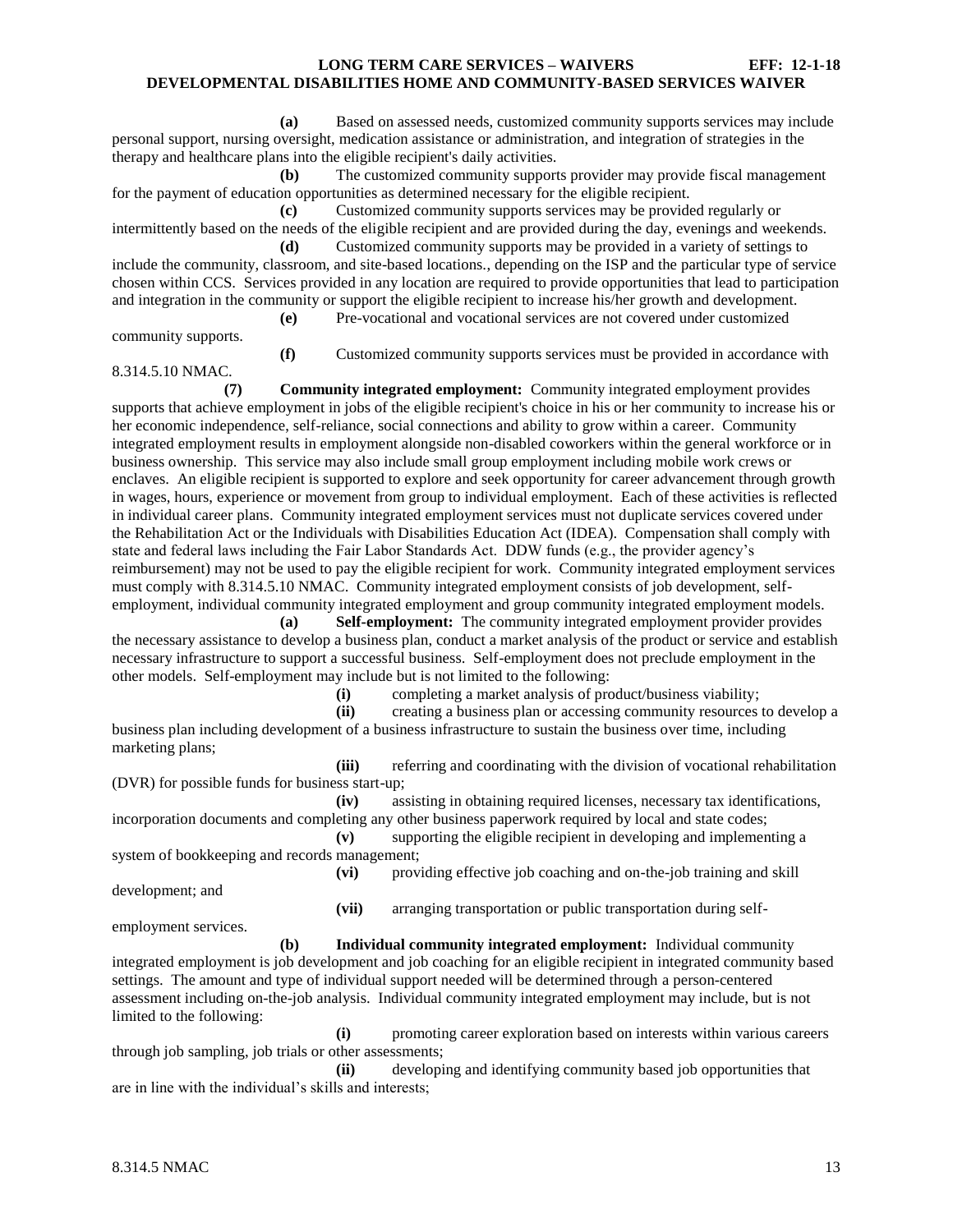relevant vocational experiences;

**(iii)** developing a résumé (written or visual) that identifies an individual's

**(iv)** negotiating with employers for job customization, including facilitating job accommodations and the use of assistive technology such as communication devices;

**(v)** supporting the individual in gaining the skills and knowledge to advocate for themselves in the workplace including the development of natural supports;

**(vi)** educating the individual, the employer or other IDT members regarding rights and responsibilities related to employment;

**(vii)** arranging for or providing benefits counseling;

**(viii)** linking the individual to employment resources in the community;

**(ix)** providing effective job coaching and on-the-job training as needed to assist the eligible recipient to maintain the job placement and enhance skill development; and

**(x)** arranging transportation or public transportation during individual community integrated employment services.

**(c) Group community integrated employment:** Group community integrated employment is when more than one eligible recipient works in an integrated setting with staff supports on site. Regular and daily contact with non-disabled coworkers or the public occurs. Group community integrated employment may include but is not limited to the following:

**(i)** participating with the IDT to develop a plan to assist an eligible recipient who desires to move from group employment to individual employment;

**(ii)** providing effective job coaching and on-the-job training as needed to assist the eligible recipient to maintain the job placement and enhance skill development;

**(iii)** negotiating with employers for job customization, including facilitating job accommodations and the use of assistive technology such as communication devices;

**(iv)** supporting individuals in gaining the skills and knowledge to advocate for themselves in the workplace including the development of natural supports; or

**(v)** educating individuals, the employer or other IDT members regarding rights and responsibilities related to employment.

**(8) Behavioral support consultation services:** Behavioral support consultation services guide the IDT to enhance the eligible recipient's quality of life by providing positive behavioral supports for the development of functional and relational skills. Behavioral support consultation services also identify distracting, disruptive, or destructive behavior that could compromise quality of life and provide specific prevention and intervention strategies to manage and lessen the risks this behavior presents. Behavioral support consultation services do not include individual or group therapy, or any other behavioral services that would typically be provided through the behavioral health system.

**(a)** Behavioral support consultation services are intended to augment functional skills and positive behaviors that contribute to quality of life and reduce the impact of interfering behaviors that compromise quality of life. This service is provided by an authorized behavioral support consultant and includes an assessment and positive behavioral support plan development, IDT training and technical assistance, and monitoring of an eligible recipient's behavioral support services.

**(b)** Behavioral support consultation services must comply with 8.314.5.10 NMAC.

**(9) Nutritional counseling services:** Nutritional counseling services include the assessment, evaluation, collaboration, planning, teaching, consultation and implementation and monitoring of a nutritional plan that supports the eligible recipient to attain or maintain the highest practicable level of health. Nutritional counseling services are in addition to those nutritional or dietary services allowed in the eligible recipient's medicaid state plan benefit, or other funding source. This service does not include oral-motor skill development services, such as those services provided by a speech pathologist. Because nutritional counseling is included in the reimbursement rate for living supports, nutritional counseling cannot be billed as a separate service during the hours of living supports. Nutritional counseling services must comply with 8.314.5.10 NMAC.

**(10) Environmental modification services:** Environmental modifications services include the purchasing and installing of equipment or making physical adaptions to an eligible recipient's residence that are necessary to ensure the health, welfare and safety of the eligible recipient or enhance his or her access to the home environment and increase his or her ability to act independently.

- **(a)** Adaptations, instillations and modifications include:
	- **(i)** heating and cooling adaptations;
	- **(ii)** fire safety adaptations;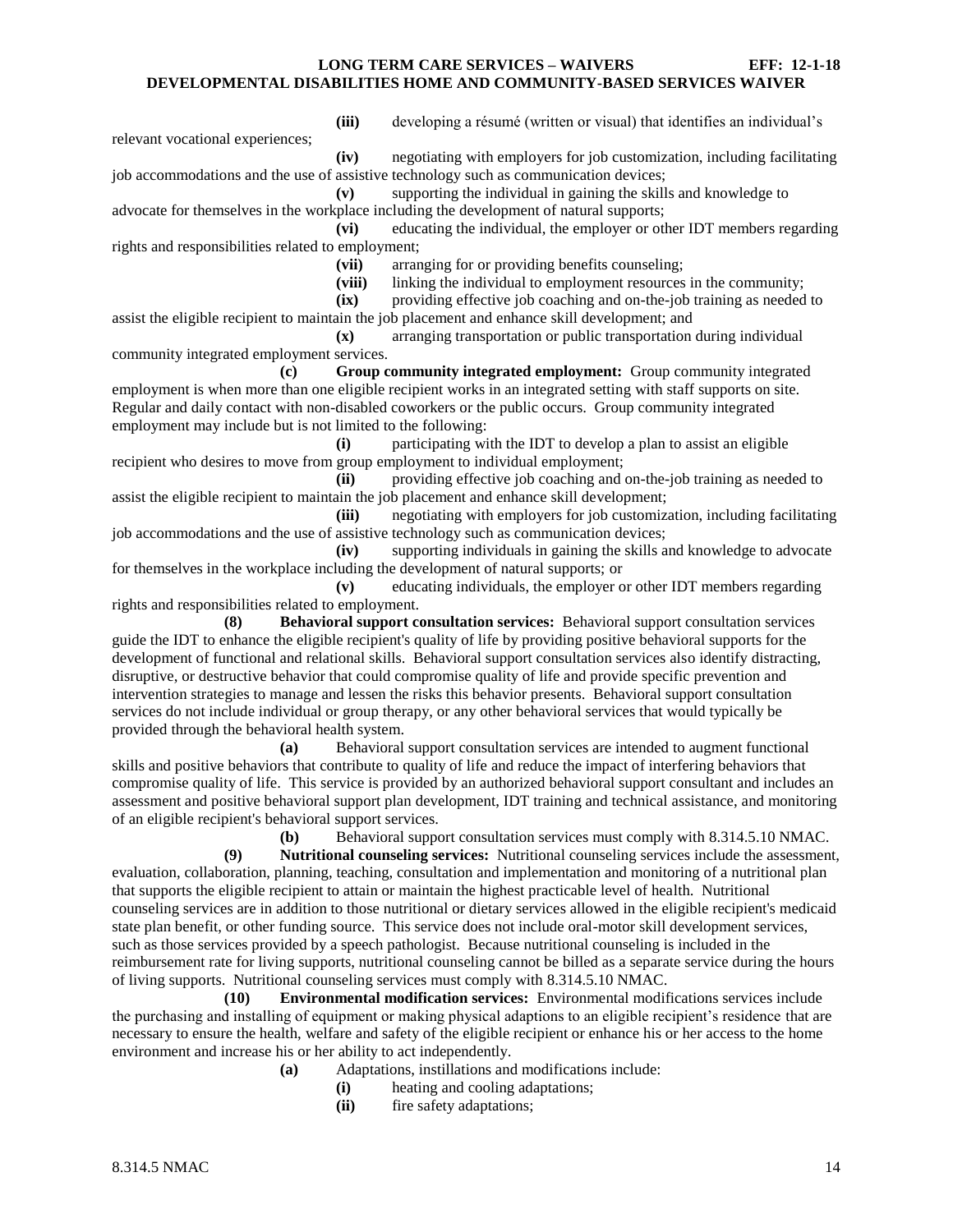- **(iii)** turnaround space adaptations;
- **(iv)** specialized accessibility, safety adaptations or additions;
- **(v)** installation of specialized electric and plumbing systems to

accommodate medical equipment and supplies;

- **(vi)** installation of trapeze and mobility tracks for home ceilings;
- **(vii)** installation of ramps and grab-bars;
- **(viii)** widening of doorways or hallways;
- **(ix)** modification of bathroom facilities (roll-in showers, sink, bathtub and toilet modification, water faucet controls, floor urinals and bidet adaptations and plumbing);
	- **(x)** purchase or installation of air filtering devices;
	- **(xi)** purchase or installation of lifts or elevators;
	- **(xii)** purchase and installation of glass substitute for windows and doors;

**(xiii)** purchase and installation of modified switches, outlets or

environmental controls for home devices; and

**(xiv)** purchase and installation of alarm and alert systems or signaling

devices.

**(b)** Excluded are those adaptations or improvements to the home that are of general utility and are not of direct medical or remedial benefit to the eligible recipient. Adaptations that add to the total square footage of the home are excluded from this benefit except when necessary to complete an adaptation (e.g., in order to improve entrance/egress to an eligible recipient's residence or to configure a bathroom to accommodate a wheelchair).

**(c)** Environmental modification services must be provided in accordance with applicable federal, state and local building codes.

**(d)** Environmental modification services must comply with 8.314.5.10 NMAC.

**(11) Crisis supports:** Crisis supports are services that provide intensive supports by appropriately trained staff to an eligible recipient experiencing a behavioral or medical crisis either within the eligible recipient's present residence or in an alternate residential setting. Crisis support must comply with 8.314.5.10 NMAC.

**(a) Crisis supports in the eligible recipient's residence:** These services provide crisis response staff to assist in supporting and stabilizing the eligible recipient while also training and mentoring staff or family members, who normally support the eligible recipient, in order to remediate the crisis and minimize or prevent recurrence.

**(b) Crisis supports in an alternate residential setting:** These services arrange an alternative residential setting and provide crisis response staff to support the eligible recipient in that setting, to stabilize and prepare the eligible recipient to return home or to move into another permanent location. In addition, staff will arrange to train and mentor staff or family members who will support the eligible recipient long-term once the crisis has stabilized, in order to minimize or prevent recurrence of the crisis.

**(c)** Crisis response staff will deliver such support in a way that maintains the eligible recipient's normal routine to the maximum extent possible. This includes support during attendance at employment or customized community supports services, which may be billed on the same dates and times of service as crisis supports.

**(d)** This service requires prior written approval and referral from the bureau of behavioral support (BBS). Crisis supports are designed to be a short-term response (two to 90 calendar days).

**(e)** The timeline may exceed 90 calendar days under extraordinary circumstances, with approval from the BBS in which case duration and intensity of the crisis intervention will be assessed weekly by BBS staff.

**(12) Non-medical transportation:** Non-medical transportation services assists the eligible recipient in accessing other waiver supports and non-waiver activities identified in his or her ISP. Non-medical transportation enables the eligible recipient to gain physical access to non-medical community services and resources promoting the eligible recipient opportunity and responsibility in carrying out his or her ISP activities. This service is to be considered only when transportation is not available through the medicaid state plan or when other arrangements cannot be made. Non-medical transportation includes funding to purchase a pass for public transportation for the eligible recipient. Non-medical transportation provider services must comply with 8.314.5.10 NMAC.

**(13) Supplemental dental care:** Supplemental DDW dental care services are provided for an eligible recipient that requires routine oral health care more frequently than the coverage provided under other MAP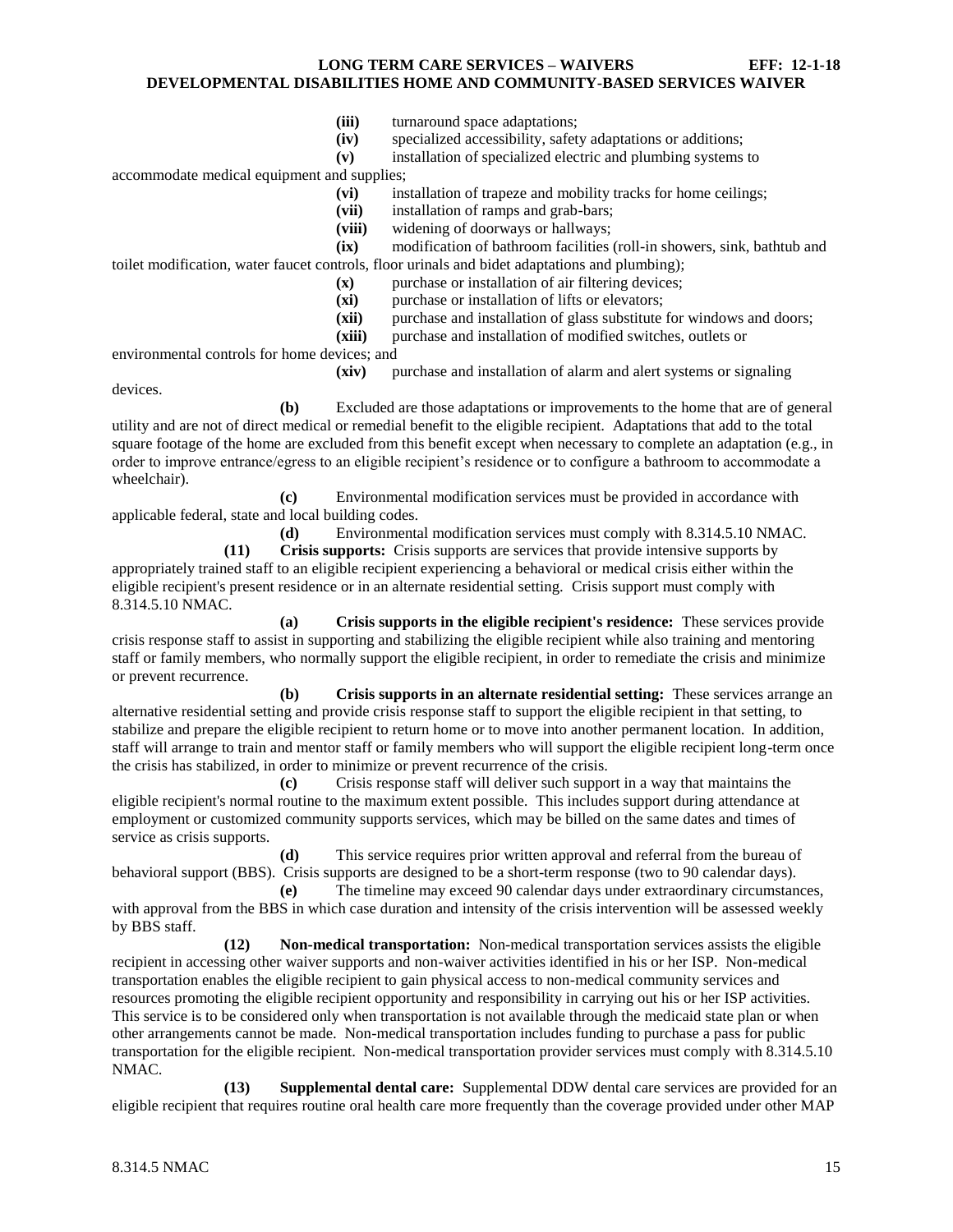benefit plans. Supplemental dental care provides one oral examination and one cleaning once every ISP year to an eligible recipient for the purpose of preserving or maintaining oral health. The supplemental dental care service must comply with 8.314.5.10 NMAC.

**(14) Assistive technology purchasing agent service:** Assistive technology purchasing agent service is intended to increase the eligible recipient's physical and communicative participation in functional activities at home and in the community. Items purchased through the assistive technology service assist the eligible recipient to meet outcomes outlined in his or her ISP, increase functional participation in employment, community activities, activities of daily living, personal interactions, or leisure activities, or increase the eligible recipient's safety during participation of the functional activity.

**(a)** Assistive technology services allows an eligible recipient to purchase needed items to develop low-tech augmentative communication, environmental access, mobility systems and other functional assistive technology, not covered through the eligible recipient's medicaid state plan benefits.

**(b)** Assistive technology purchasing agent providers act as a fiscal agent to either directly purchase, or reimburse team members who purchase devices or materials which have been prior authorized by DOH on behalf of the eligible recipient.

**(c)** Assistive technology purchasing agent services must comply with 8.314.5.10 NMAC.

**(15) Independent living transition services:** Independent living transition services are onetime set-up expenses for an eligible recipient who transitions from a 24 hour living supports setting into a home or apartment of his or her own with intermittent support that allows him or her to live more independently in the community. The service covers expenses associated with security deposits that are required to obtain a lease on an apartment or home, set-up fees or deposits for utilities (telephone, electricity, heating, etc.), and furnishings to establish safe and healthy living arrangements, such as a bed, chair, dining table and chairs, eating utensils and food preparation items, and a telephone. The service also covers services necessary for the eligible recipient's health and safety such as initial or one-time fees associated with the cost of paying for pest control, allergen control or cleaning services prior to occupancy. Independent living transition services must comply with 8.314.5.10 NMAC.

**(16) Personal support technology/on-site response service:** Personal support technology/on-site response service is an electronic device or monitoring system that supports the eligible recipient to be independent in the community or in his or her place of residence with limited assistance or supervision of paid staff. This service provides 24-hour response capability or prompting through the use of electronic notification and monitoring technologies to ensure the health and safety of the eligible recipient in services. Personal support technology/on-site response service is available to the eligible recipient who has a demonstrated need for timely response due to health or safety concerns. Personal support technology/on-site response service includes the installation of the rented electronic device, monthly maintenance fee for the electronic device, and hourly response funding for staff that support the eligible recipient when the device is activated. Personal support technology/on-site response services must comply with 8.314.5.10 NMAC.

**(17) Preliminary risk screening and consultation related to inappropriate sexual behavior (PRSC):** PRSC identifies, screens, and provides periodic technical assistance and crisis intervention when needed to the IDTs supporting the eligible recipient with risk factors for sexually inappropriate or offending behavior, as defined in the DDW definitions and DDW standards. This service is part of a continuum of behavioral support services (including behavioral support consultation, and socialization and sexuality services) that promote community safety and reduce the impact of interfering behaviors that compromise quality of life.

**(a)** The key functions of PRSC are to:

may be sexually inappropriate;

**(i)** provide a structured screening of the eligible recipient's behaviors that

form of a report or consultation notes;

**(ii)** develop and document recommendations of the eligible recipient in the

recipient, when recommended; and

**(iii)** develop and periodically review risk management plans for the eligible

**(iv)** provide consultation regarding the management and reduction of the eligible recipient's sexually inappropriate behavioral incidents that may pose a health and safety risk to the eligible recipient or others.

**(b)** Preliminary risk screening and consultation related to inappropriate sexual behavioral services must comply with 8.314.5.10 NMAC.

**(18) Socialization and sexuality education service:** Socialization and sexuality education service is carried out through a series of classes intended to provide a proactive educational program about the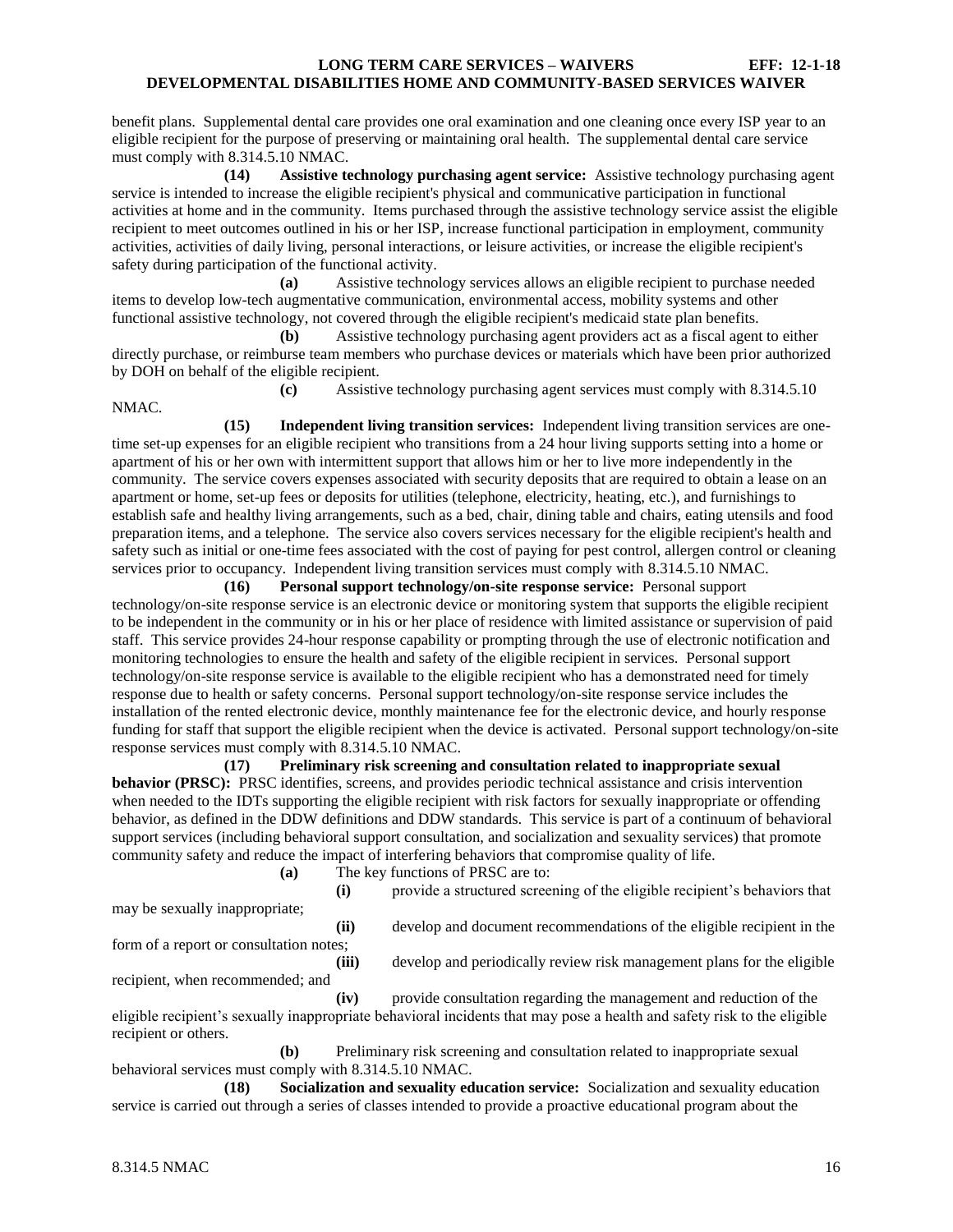values and critical thinking skills needed to form and maintain meaningful relationships, and about healthy sexuality and sexual expression. Social skills learning objectives include positive self-image, communication skills, doing things independently and with others, and using paid and natural supports. Sexuality learning objectives include reproductive anatomy, conception and fetal development, safe sex and health awareness. Positive outcomes for the eligible recipient include safety from negative consequences of being sexual, assertiveness about setting boundaries and reporting violations, expressing physical affection in a manner that is appropriate, and making informed choices about the relationships in the eligible recipient's life. Independent living skills are enhanced and improved work outcomes result from better understanding of interpersonal boundaries, and improved communication, critical thinking and self-reliance skills. Socialization and sexuality education services must comply with 8.314.5.10 NMAC.

**(19) Customized in-home supports:** Customized in-home support services is not a residential habilitation service and is intended for an eligible recipient that does not require the level of support provided under living supports services. Customized in-home supports provide an eligible recipient the opportunity to design and manage the supports needed to live in his or her own home or family home. Customized in-home supports include a combination of instruction and personal support activities provided intermittently to assist the eligible recipient with ADLs, meal preparation, household services, and money management. The services and supports are individually designed to instruct or enhance home living skills, community skills and to address health and safety of the eligible recipient, as needed. This service provides assistance with the acquisition, improvement or retention of skills that provides the necessary support to achieve personal outcomes that enhance the eligible recipient's ability to live independently in the community. Customized in-home support services must comply with 8.314.5.10 NMAC.

[8.314.5.15 NMAC - Rp, 8.314.5.15 NMAC, 12/1/2018]

<span id="page-17-0"></span>**8.314.5.16 NON-COVERED SERVICES:** Only those services listed in the DDW benefit package may be reimbursed through the DDW. Room, board and ancillary services are not covered DDW services. An eligible recipient may access, as medically necessary, all medicaid state plan benefits in addition to his and her DDW services. If the eligible recipient is an enrolled member of a HSD managed care organization (MCO), he or she may access, as medically necessary, the benefits listed in 8.308.9 NMAC. [8.314.5.16 NMAC - Rp, 8.314.5.16 NMAC, 12/1/2018]

## <span id="page-17-1"></span>**8.314.5.17 INDIVIDUALIZED SERVICE PLAN (ISP):**

**A.** CMS requires a person-centered service plan for every individual receiving HCBS. The ISP must be developed annually through an ongoing person-centered planning process. The ISP development must:

**(1)** Involve those whom the participant wishes to attend and participate in developing the service plan and are provided adequate notice;

**(2)** Use assessed needs to identify services and supports;

**(3)** Include individually identified goals and preferences related to relationships, community participation, employment, income and savings, healthcare and wellness, education and others;

**(4)** Identify roles and responsibilities of IDT members responsible for implementing the

plan;

**(5)** Include the timing of the plan and how and when it is updated, including response to changing circumstances and needs; and

**(6)** Outline how the individual is informed of available services funded by the DDW as well as other natural and community resources.

**B.** The IDT must review the eligible recipient's person-centered plan every 12 months or more often if indicated.

**C.** The IDT is responsible for compiling clinical documentation to justify the requested services and budget to the OR for adult recipients excluding class members of Walter Stephen Jackson, et al vs. Fort Stanton Hospital and Training School et. al, (757 F. Supp. 1243 DNM 1990).

- **D.** The person-centered service plan must consist of the following:
	- **(1)** identifies risks and includes a plan to reduce any risks;
- **(2)** incorporates other health concerns (e.g. mental health, chemical health, chronic medical conditions, etc.);
	- **(3)** is written in plain language;
	- **(4)** records the alternative HCBS that were considered by the person;
	- **(5)** includes natural supports and services;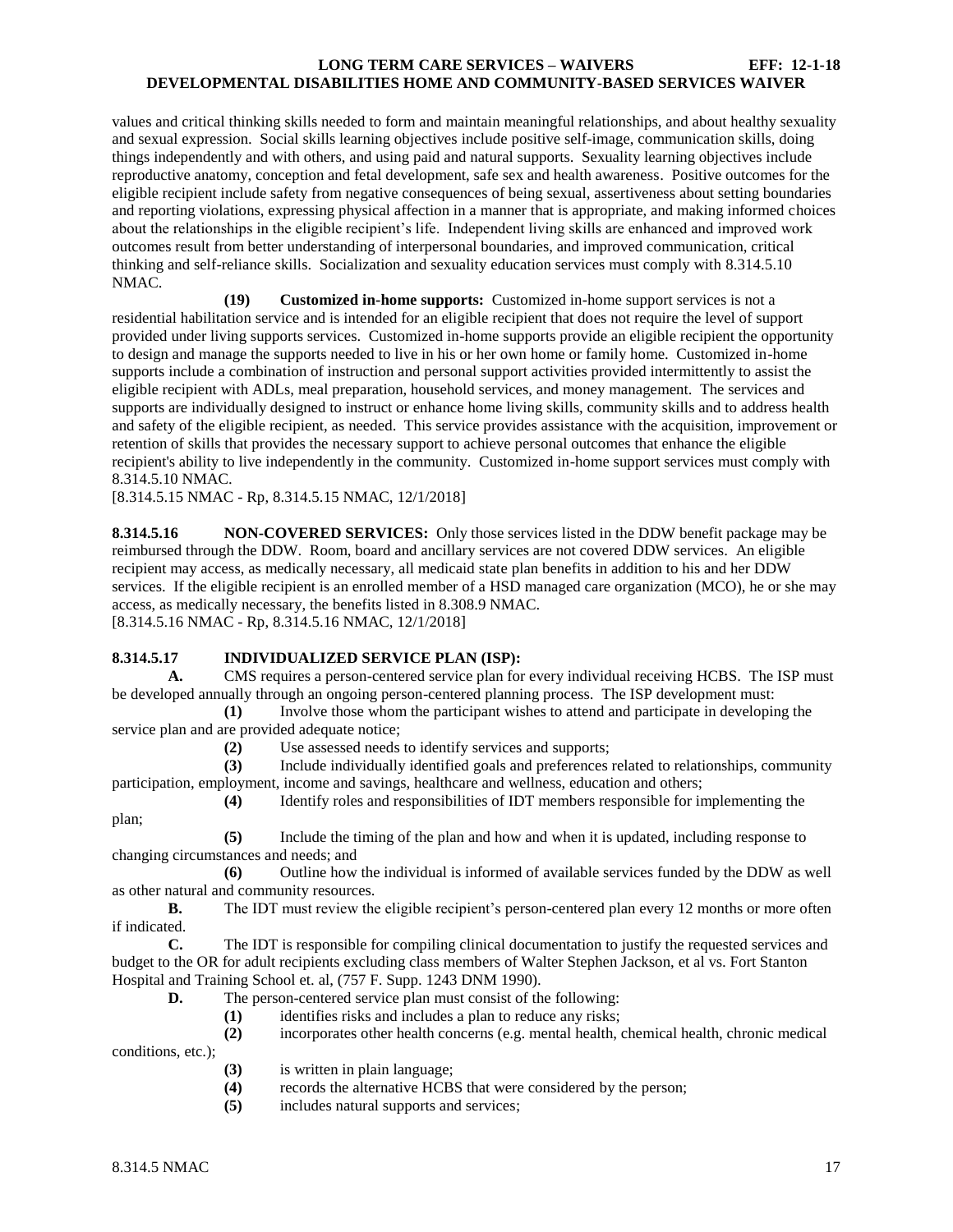**(6)** includes strategies for solving conflict or disagreement within the process, including any conflict of interest guidelines for planning participants;

- **(7)** identifies who is responsible for monitoring implementation of the plan;
- **(8)** includes the person's strengths;
- **(9)** describes goals or skills that are related to the person's preferences;
- **(10)** includes a global statement about the person's self-determined goals and aspirations;
- **(11)** details what is important to the person; and
- **(12)** includes a method for the individual to request updates to the plan, as needed.

**E.** Upon completion of the ISP by the IDT, the case manager shall develop a budget to be evaluated in accordance with the outside reviewer (OR) process; see Subsection D of 8.314.5.18 NMAC.

**F.** Upon completion of the ISP by the IDT, the case manager shall develop a budget to be evaluated in accordance with the medicaid third party assessor (TPA) review process for child recipients and class members of Walter Stephen Jackson, et al vs. Fort Stanton Hospital and Training School et. al, (757 F. Supp. 1243 DNM 1990).

**G.** All services must be provided as specified in the ISP.

[8.314.5.17 NMAC - Rp, 8.314.5.17 NMAC, 12/1/2018]

<span id="page-18-0"></span>**8.314.5.18 PRIOR AUTHORIZATION AND UTILIZATION REVIEW:** All MAD services, including services covered under the DDW, are subject to utilization review for medical necessity and program compliance. Reviews may be performed before services are furnished, after services are furnished and before payment is made, or after payment is made; see 8.310.2 NMAC. Once enrolled, providers receive instructions and documentation forms necessary for prior authorization and claims processing.

**A. MAD prior authorization:** To be eligible for DDW services, a MAD eligible recipient must require the level of care (LOC) of services provided in an ICF-IID. LOC determinations are made by MAD or its designee. The eligible recipient's person centered ISP must specify the type, amount and duration of services and meet clinical criteria. Certain procedures and services specified in the ISP may require prior authorization from MAD or its designee. Services for which prior authorization was obtained remain subject to utilization review at any point in the payment process.

**B. DOH prior authorization:** Certain services are subject to utilization review by DOH.

**C. Eligibility determination:** Prior authorization of services does not guarantee that individuals are eligible for MAD services. Providers must verify that individuals are eligible for MAD services, including DDW services or other health insurance prior to the time services are furnished. An eligible recipient may not be institutionalized, hospitalized, or receive personal care option (PCO) services or other HCBS waiver services at the time DDW services are provided, except for certain case management services that are required to coordinate discharge plans or transition of services to DDW services.

**D. Outside review process**: All services for adult recipients excluding class members of Walter Stephen Jackson, et al vs. Fort Stanton Hospital and Training School et. al, (757 F. Supp. 1243 DNM 1990) will be reviewed by an OR contracted by DOH. The OR will adhere to deadlines set forth in its contract with the DOH. The OR will apply the DDW clinical criteria to make a clinical determination on whether the requested services and service amounts are needed, and will recommend whether the requested annual budget and ISP should be approved. If the OR approves in whole or part the requested ISP and budget, the OR will send the approved portion of the budget to the medicaid TPA for entry into the medicaid management information system and issue a prior authorization to the case manager. If there is a denial in part or whole, the OR decision must be in writing, identify a list of all documents and input considered by the OR team during its review, and state the reasons for any denial of requested services. The eligible recipient, case manager, and guardian (if applicable) will be provided with this written determination and notice of an opportunity to request a fair hearing as well as an agency review conference.

**(1)** The eligible recipient, case manager, and guardian (if applicable) may submit to the OR additional information relating to support needs.

**(2)** The decision of the OR approving services requested by the DDW participant is binding on the State. However, the state may agree to overturn a decision to deny services requested by the DDW participant at a requested agency conference.

**E. Reconsideration:** Providers who disagree with the denial of a prior authorization request or other review decisions may request a reconsideration. See 8.350.2 NMAC, Reconsideration of Utilization Review Decisions.

[8.314.5.18 NMAC - Rp, 8.314.5.18 NMAC, 12/1/2018]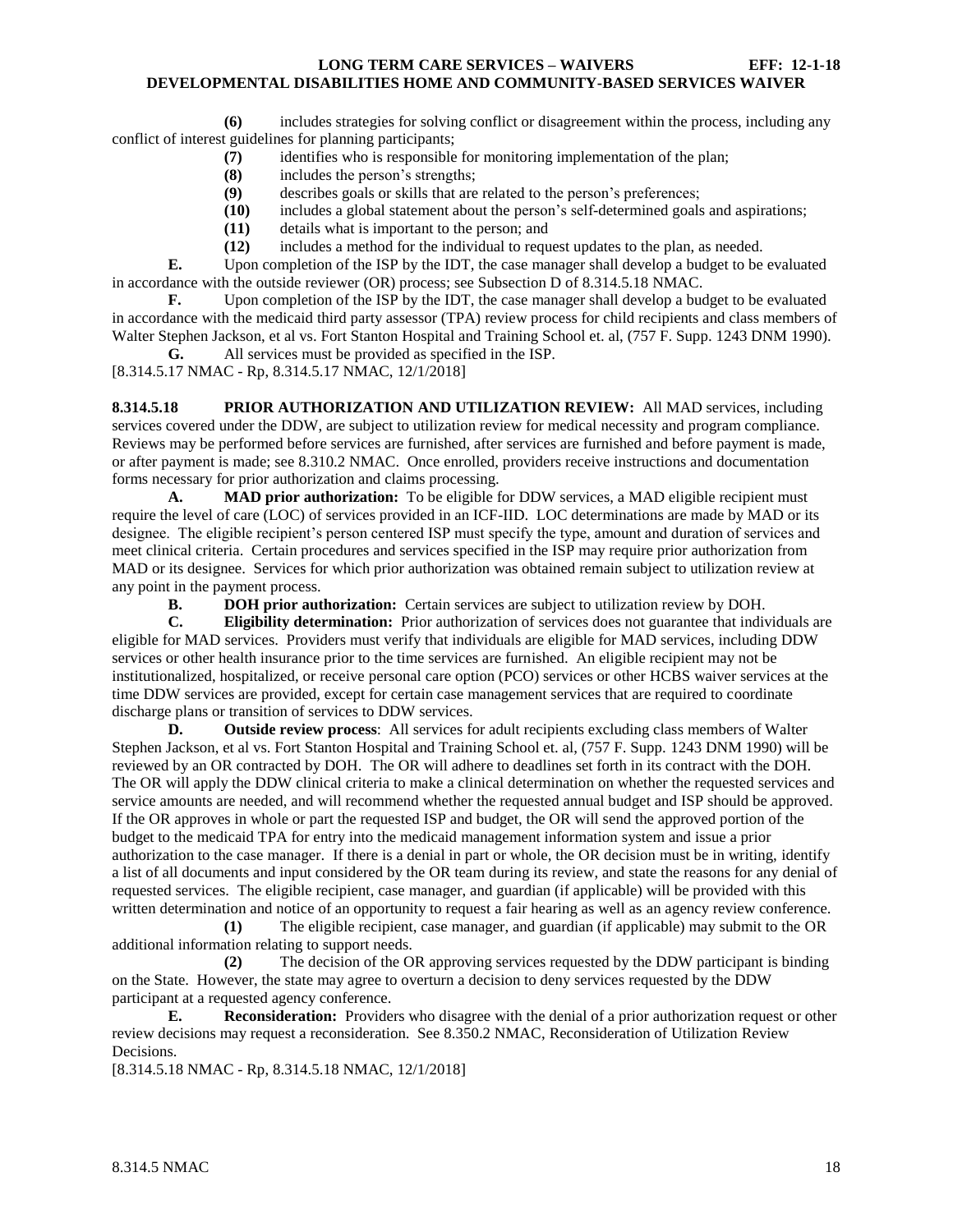<span id="page-19-0"></span>**8.314.5.19 REIMBURSEMENT:** DDW service providers must submit claims for reimbursement to MAD's fiscal contractor for processing. A DDW provider must follow 8.302.2 NMAC, MAD billing instructions, utilization review instructions, and supplements. Reimbursement to providers of waiver services is made at a predetermined reimbursement rate.

[8.314.5.19 NMAC - Rp, 8.314.5.19 NMAC, 12/1/2018]

<span id="page-19-1"></span>**8.314.5.20 RIGHT TO A HSD ADMINISTRATIVE HEARING:** An eligible recipient may request a HSD administrative hearing to appeal a decision of MAD or its third party assessor contractor, or the OR, that is an adverse action against the recipient. Prior to the fair hearing an eligible recipient may be offered an agency review conference. An agency review conference (AC) means an optional conference offered by the DOH to provide an opportunity to informally resolve a dispute over the denial, suspension, reduction, termination or modification of DDW benefits or services. An AC will be attended by the recipient and their authorized representative if applicable, representatives of the outside review, DOH and any other necessary parties. The recipient may also bring whomever he or she wishes to assist during the AC. The AC is optional and shall in no way delay or replace the fair hearing process or affect the deadline for a fair hearing request.

**A.** An authorized representative means any individual designated by the eligible recipient or his or her guardian, if applicable, to represent the recipient and act on their behalf. The authorized representative must provide formal documentation authorizing him or her to access the identified case information for this specific purpose. An authorized representative may be, but need not be, the recipient's guardian or attorney.

**B.** The DOH will issue written notification describing the outcome of the AC and any agreements within seven business days of the AC to the recipient, recipient's guardian if applicable, and case manager.

**C.** Unless the fair hearing request is withdrawn by the recipient or recipient's guardian or lawyer, any requested fair hearing will proceed. At the fair hearing the claimant may raise any relevant issue and present any relevant information that he or she chooses. See 8.352.2 NMAC for a description of a claimant's HSD administrative hearing rights and responsibilities.

**D.** In addition to the requirements set forth in 8.352.2 NMAC, HSD and DOH shall take such actions as are necessary to assure the presence at the hearing of all necessary witnesses within DOH's control, including, when relevant to a denial of services or when requested by the claimant, a representative of the OR with knowledge of the claimant's case and the reason(s) for the denial, in whole or in part, of any requested services.

**E.** Denials of services through the exception authorization process or other actions during this process adverse to the participant can also be appealed through a fair hearing.<br> **F.** All HSD administrative hearings are conducted in accordance

**F.** All HSD administrative hearings are conducted in accordance with state and federal law.

**G.** No ex parte communications with an HSD administrative law judge are permitted by any DDW participant or counsel regarding any pending case. The MAD director shall not have ex parte communications regarding any pending cases with any DDW participant or counsel involved in that case. The MAD director's decision shall be limited to an on the record review.

[8.314.5.20 NMAC - Rp, 8.314.5.20 NMAC, 12/1/2018]

# <span id="page-19-2"></span>**8.314.5.21 CONTINUATION OF BENEFITS PURSUANT TO A TIMELY APPEAL AND A HSD**

**ADMINISTRATIVE HEARING PROCEEDING:** A continuation of an existing DDW benefit or benefits is automatically provided to an eligible recipient claimant pending the resolution of the outside review process and any subsequent fair hearing. The continuation of a benefit is only available to a claimant that is currently receiving the appealed benefits. The continuation of the benefits will be the same as the claimant's current allocation, budget or LOC unless a revision is agreed to in writing by the eligible recipient (or authorized representative) and DOH. [8.314.5.21 NMAC - Rp, 8.314.5.21 NMAC, 12/1/2018]

## **HISTORY OF 8.314.5 NMAC**:

Pre-NMAC History: The material in this part was derived from that previously filed with the Commission of Public Records - State Records Center and Archives.

ISD-Rule 310.2000, Coordinated Community In-Home Care Services, 3/19/1984.

# **History of Repealed Material**:

ISD-Rule 310.2000, Coordinated Community In-Home Care Services, Repealed 1/18/1995. 8 NMAC 4.MAD.736.12 - Repealed 9/1/1998; and 8 NMAC 4.MAD.736.412 - Repealed 9/1/1998. 8.314.5 NMAC, Developmental Disabilities Home and Community-Based Services Waiver, Repealed 3/1/2007.